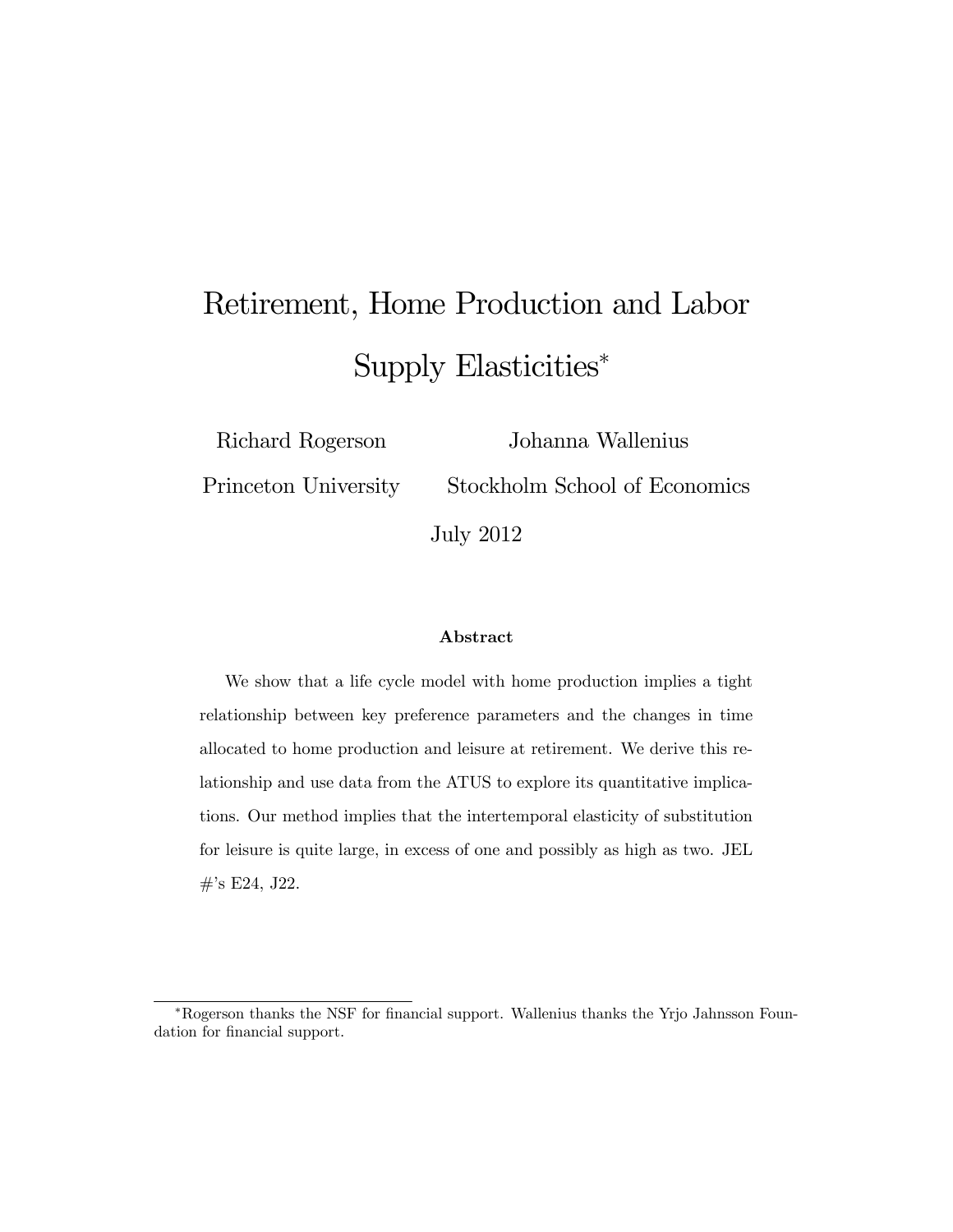# 1. Introduction

Preference parameters that determine labor supply elasticities are critical for many analyses, including, for example, business cycles and optimal tax policy. Two key determinants of labor supply elasticities are an individual's willingness to substitute leisure over time, and an individual's willingness to substitute between home and market produced goods. Following MaCurdy (1981), a large literature has estimated the willingness of individuals to substitute leisure over time by examining changes in hours worked and wages for continuously employed prime aged individuals, typically males. Most of these studies conclude that this willingness is very low. Recent work shows that these estimates are quite sensitive to a variety of plausible extensions, including for example, human capital accumulation, credit constraints faced by younger workers, restrictions on hours worked and optimization frictions.1

It is therefore of interest to explore additional settings that can yield information about the key preference parameters that determine labor supply elasticities. We argue that studying the change in time allocations at retirement is an important additional source of information about these parameters. Importantly, we show that by focusing on what happens at the time of retirement, the features mentioned above that are known to greatly affect estimates based on looking at continuously employed prime age individuals, are much less relevant.

<sup>1</sup>See, for example Imai and Keane (2004) and Wallenius (2011) for analyses that include human capital accumulation, Domeij and Floden (2006) for an analysis that includes credit constraints, Chang and Kim (2006) and Rogerson (2011) for analyses that include hours restrictions, and Chetty (2012) for a discussion of optimization frictions. See also Keane and Rogerson (2011) for a general discussion of these issues.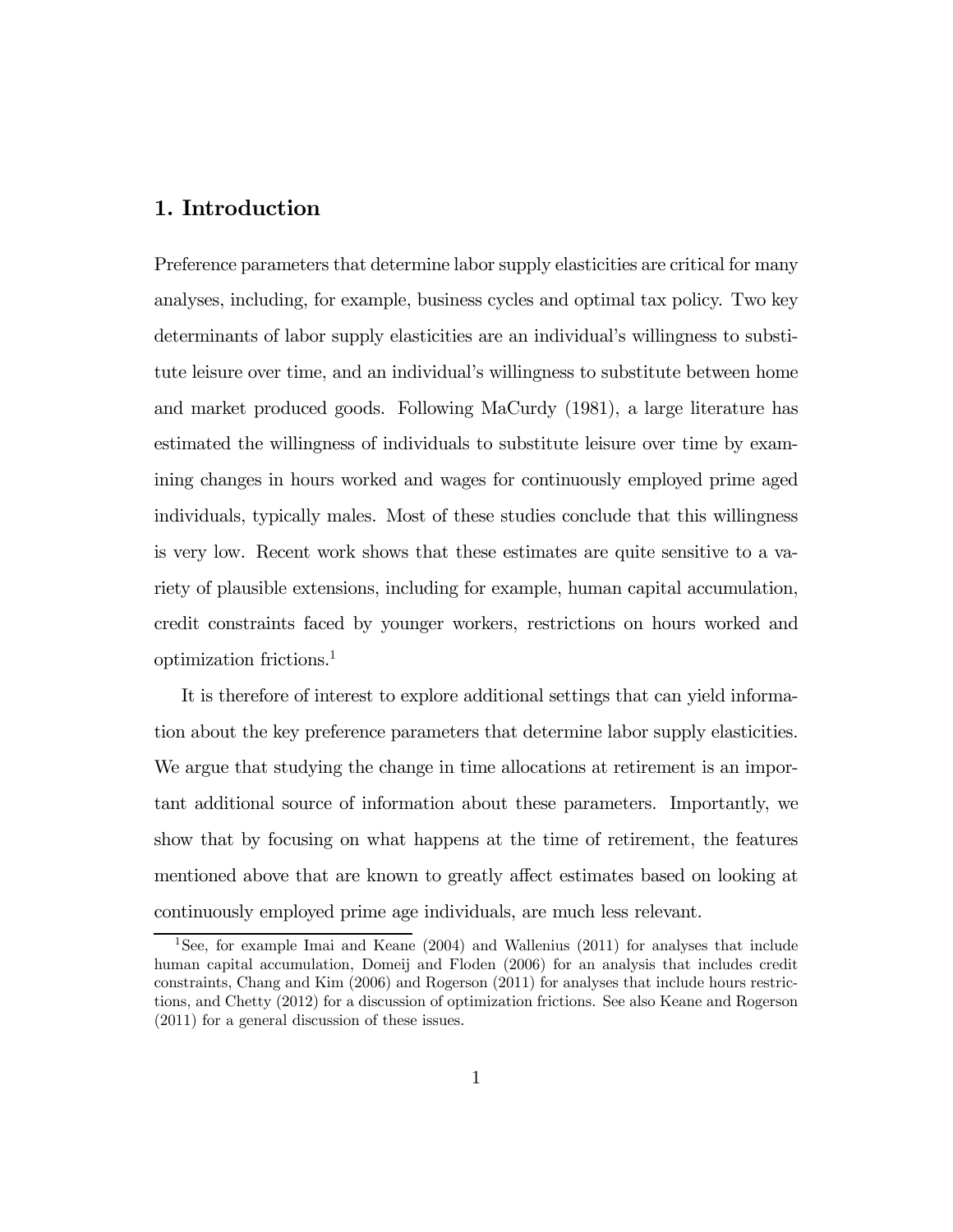Although the process of retirement varies across individuals, a typical pattern involves individuals moving from full time market work of roughly 2000 hours per year to no market work. We build a simple model of life cycle labor supply that includes home production in which individuals face constraints on working hours: either they work full time or not at all.<sup>2</sup> We study the optimal response of time allocated to home production and leisure following the transition from full time work to no work.<sup>3</sup> The relative response of these two uses of time is very dependent on the two key preference parameters that we noted above. Specifically, the increase in leisure time at retirement is increasing in the individual's willingness to substitute leisure over time, and decreasing in the individual's willingness to substitute between home and market produced goods. Conversely, the increase in time devoted to home production at retirement is decreasing in the individual's willingness to substitute leisure over time and increasing in the elasticity of substitution between home and market goods. We derive a simple relationship that links the relative value of these two elasticity parameters and the change in time allocations at retirement.

The presence of a home production decision is critical in this analysis: absent a home production margin, all of the increased time available at retirement necessarily goes to leisure, and this is independent of the individual's willingness to substitute leisure over time. A large literature has documented the empirical

<sup>2</sup>By linking retirement to a restriction on choices of working hours we are implicitly following Rust and Phelan (1997) and Laitner and Silverman (2005). See also the discussion in Hurd (1996) and Blau and Shvydko (2011).

<sup>3</sup>Our main results do not rely on the retirement decision being optimal, i.e., it is consistent with both an individual optimally choosing the timing of retirement subject to the above restriction on hours, or an individual who is exogenously forced to retire.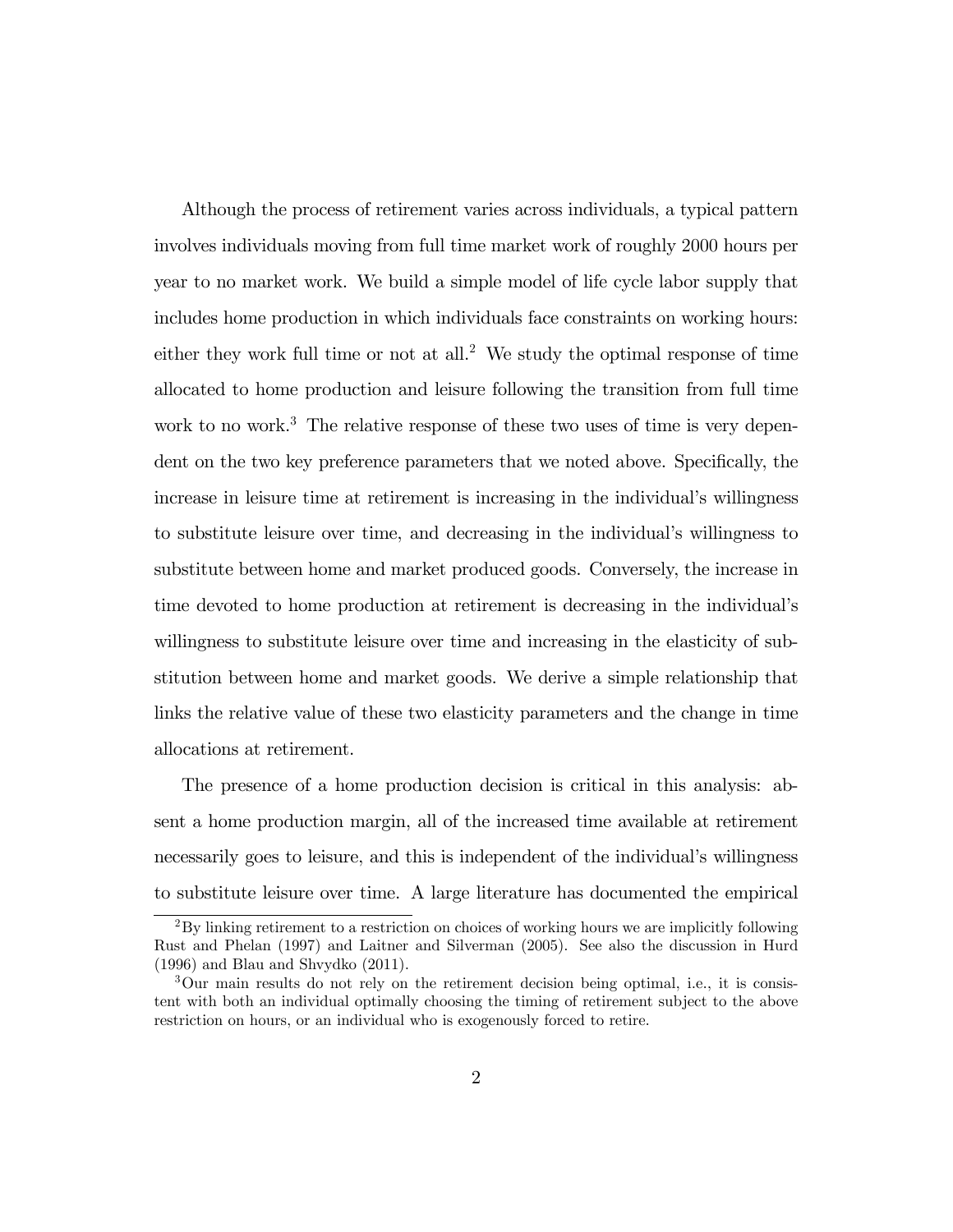importance of the home production margin, and as we will see later, the fact that time devoted to home production does increase at retirement suggests that this margin should be explicitly included.

Having derived an expression that links preference parameters to changes in time allocations at retirement, we examine data from the recently available American Time Use Survey (ATUS). Based on this data we find that only about 15−20% of the additional time that becomes available at retirement is devoted to home production. Additionally, the literature on estimating the elasticity of substitution between time and goods suggests elasticities in the vicinity of 2. (See, for example, Aguiar and Hurst (2007).) Given these values, our model implies that the intertemporal elasticity of substitution for leisure is also around 2. Even if we take a value of one as a lower bound on the elasticity of substitution between time and goods, our model implies a value for the intertemporal elasticity of substitution of leisure that is also around one. Our estimates are consistent with the studies that conclude that earlier estimates of this elasticity are significantly biased toward zero because of the neglect of the various factors noted above.

By virtue of using data on retirement to infer the value of the intertemporal elasticity of substitution, this paper is most related to the recent paper by Rogerson and Wallenius (2012). While both papers focus on properties of retirement as a source of information, the underlying sources of identification are very different. In Rogerson and Wallenius (2012), there is no home production, and inference is based on the requirement that the retirement decision is optimal, i.e.,that individuals optimally choose to adjust hours worked from 2000 to zero despite the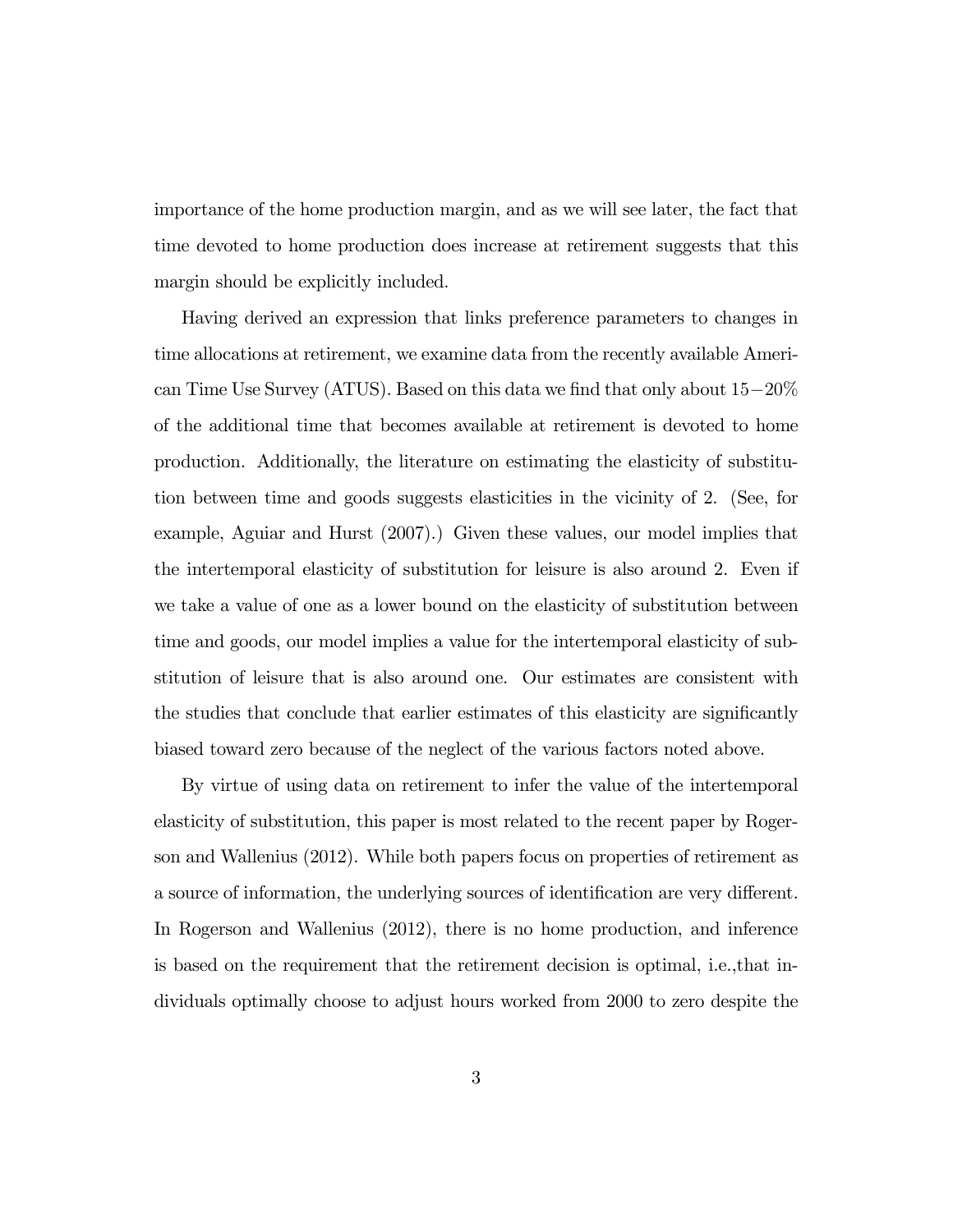presence of intermediate options. In contrast, this paper does not base any inference on the optimality of the retirement decision per se, but instead focuses on how time is allocated between leisure and home production conditional on a worker transiting from full time work to no work. This paper shows that in a model with home production, the changing time allocation between leisure and home production also provides information on preference parameters. Nonetheless, although this paper derives a relationship that captures economic forces that are distinct from our earlier analysis, we are lead to a similar inference, namely, a relatively large values for the elasticity of intertemporal substitution.

An outline of the paper follows. In Section 2 we describe the basic life cycle model with home production and indivisible labor, and derive the key expression that links preference parameters to the changing allocations at retirement. Section 3 presents data from the ATUS and derives the quantitative implications of this expression. Section 4 considers an extension to a setting in which there are nonconvexities in the utility from leisure and Section 5 concludes.

# 2. Retirement in a Life Cycle Model With Home Production

In this section we describe the life cycle model that we analyze, present first order conditions for the optimal life cycle choices of the household, and derive the key expression that we will use in our quantitative analysis.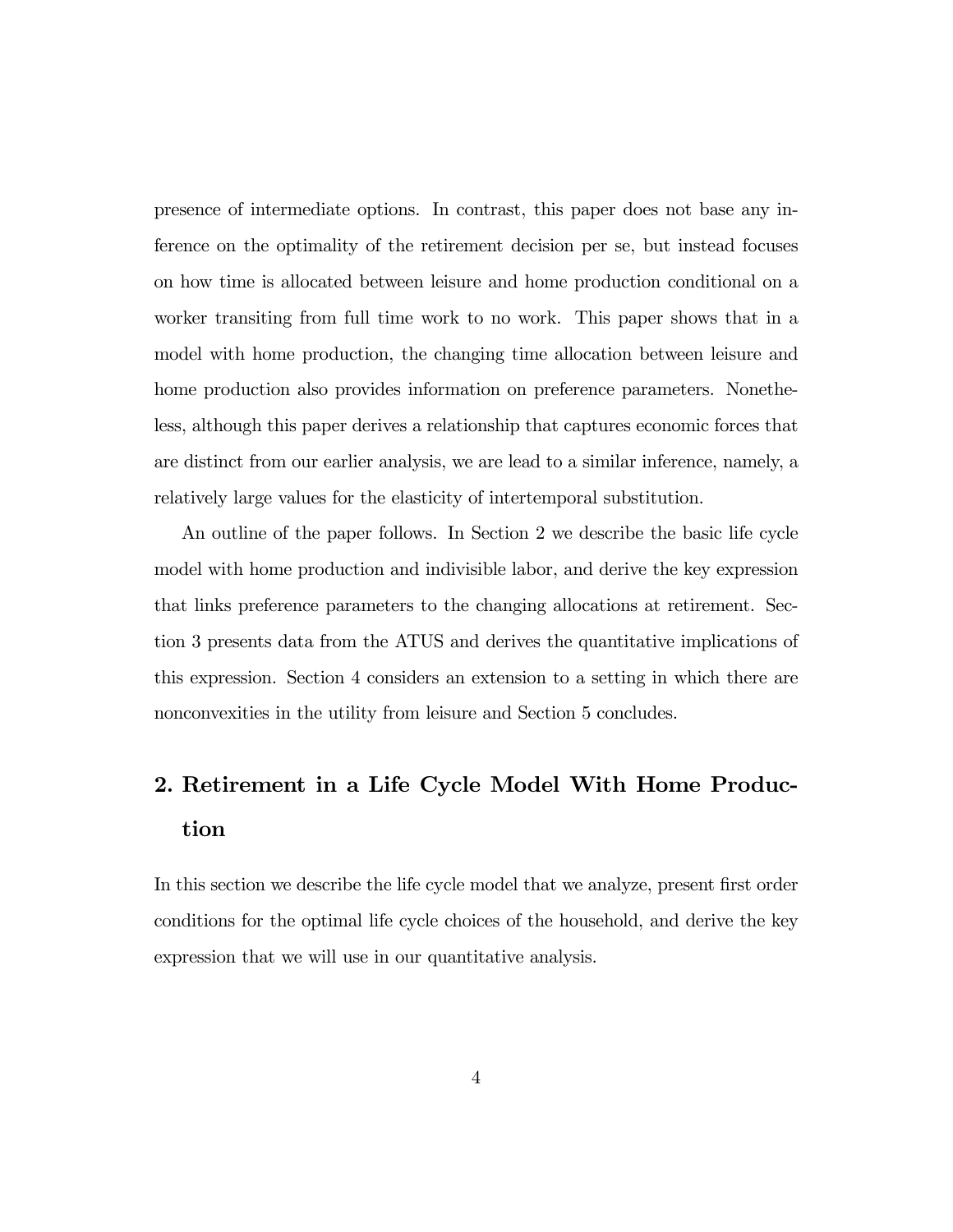#### 2.1. Life Cycle Model

We consider an individual who solves a simple life cycle maximization problem in continuous time. We adopt a continuous time formulation so that the retirement decision reflects a continuous choice. Lifetime utility is given by:

$$
\int_0^1 [u(c(t)) + \frac{\alpha}{1 - \frac{1}{\gamma}} (1 - h(t))^{1 - \frac{1}{\gamma}}] dt.
$$
 (2.1)

where  $u$  has standard properties, i.e., it is strictly increasing, strictly concave and twice continuously differentiable, and  $\gamma > 0$ . We restrict the functional form for the utility from leisure since this is a commonly used specification and the parameter  $\gamma$  will be one focal point of our analysis. We abstract from discounting to simplify the analytics, but will also assume that the interest rate is zero, so that the interest rate and discount rate perfectly offset each other. In the spirit of Becker (1965) we include home production and assume that the consumption that individuals care about  $(c)$  is an aggregate of market purchased goods  $(g)$  and home production time  $(h_n)$ . Following much of the literature, we assume a CES aggregator:

$$
c(t) = \left[ ag(t)^{1 - \frac{1}{\eta}} + (1 - a)h_n(t)^{1 - \frac{1}{\eta}} \right]^{\frac{\eta}{\eta - 1}}.
$$
\n(2.2)

where  $\eta$  is the elasticity of substitution between time and goods. In the spirit of Gronau (1977) we distinguish between leisure and working time, so that  $h(t)$  $h_m(t) + h_n(t)$  is total time devoted to work, where  $h_m(t)$  is time devoted to market work.

We focus on how time allocations change at the time of retirement, where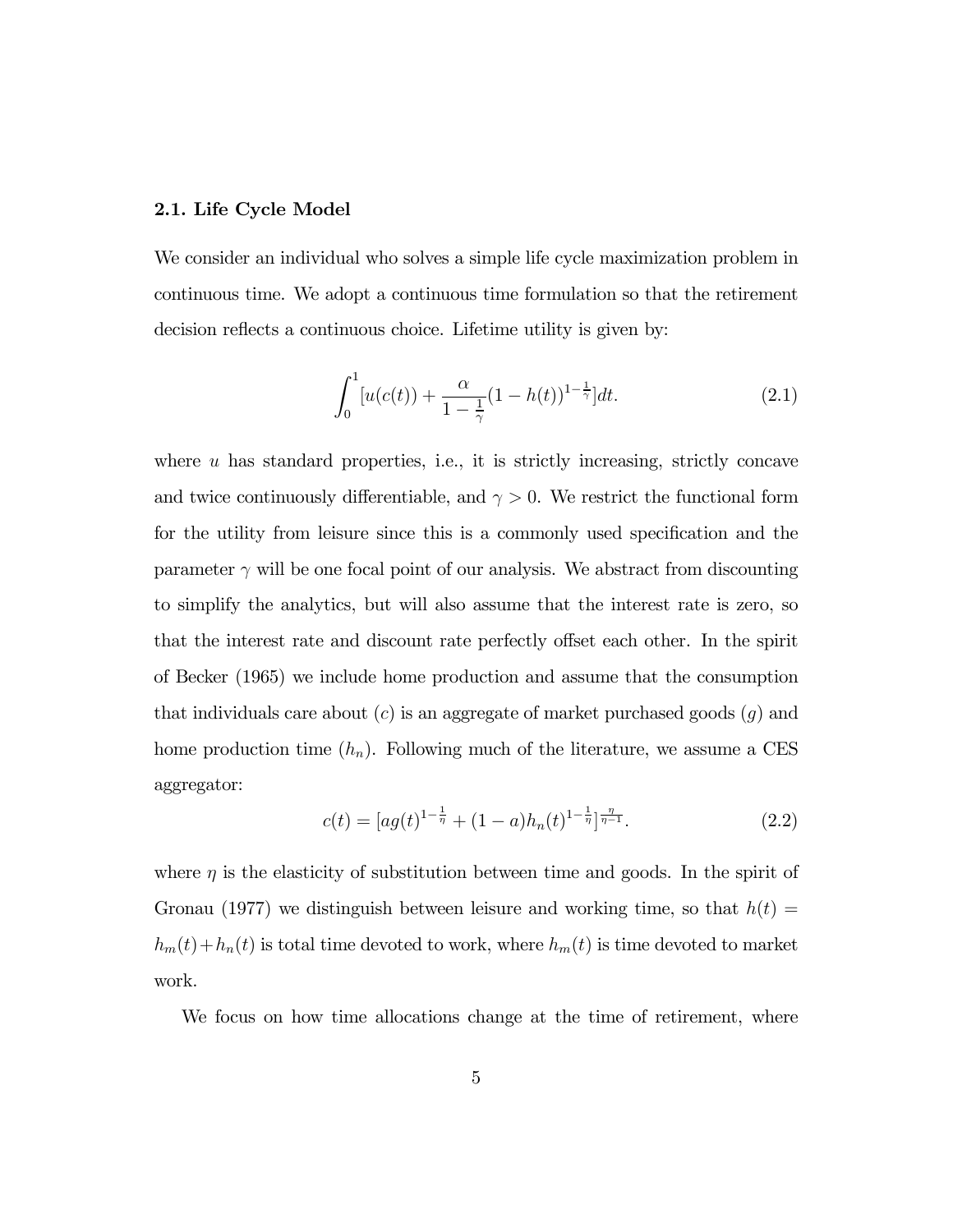retirement takes the form of an individual moving from full time work to no work. We therefore assume that individuals are faced with a discrete choice problem in which the only two options for market work are full time work, denoted by  $h$ , and no work, so that  $h_m(t) \in \{0, \bar{h}\}$  for all t. In contrast, we assume that home production time can be varied continuously. The total time endowment of the individual is equal to one at all dates.

Following Ljungqvist and Sargent (2011) we assume that individuals accumulate human capital via learning by doing, so that wages increase with accumulated market work. Specifically, we assume that wages at time  $t$  are given by:

$$
w(t) = AH_m(t)^{\phi}
$$

where

$$
H_m(t) = \int_0^t h_m(s)ds
$$

We also assume that the individual is eligible for social security and/or pension benefits. In particular, we assume that starting at age  $R$  the individual will receive  $b(t)$  for the remainder of life, where the value of  $b$  may depend on the (endogenous) values of  $H_m(t)$ , i.e., the amount of time devoted to work during the interval  $[0, R]$ , and  $h_m(t)$ , as well as the exogenous parameters A and  $\phi$ . This specification allows for the possibility that benefits depend on age, current employment status, years of employment, and lifetime income. As we will see below, our main results are robust to the exact specification of the benefit function, so we will not have to be more explicit. The key point that we want to stress is that our results are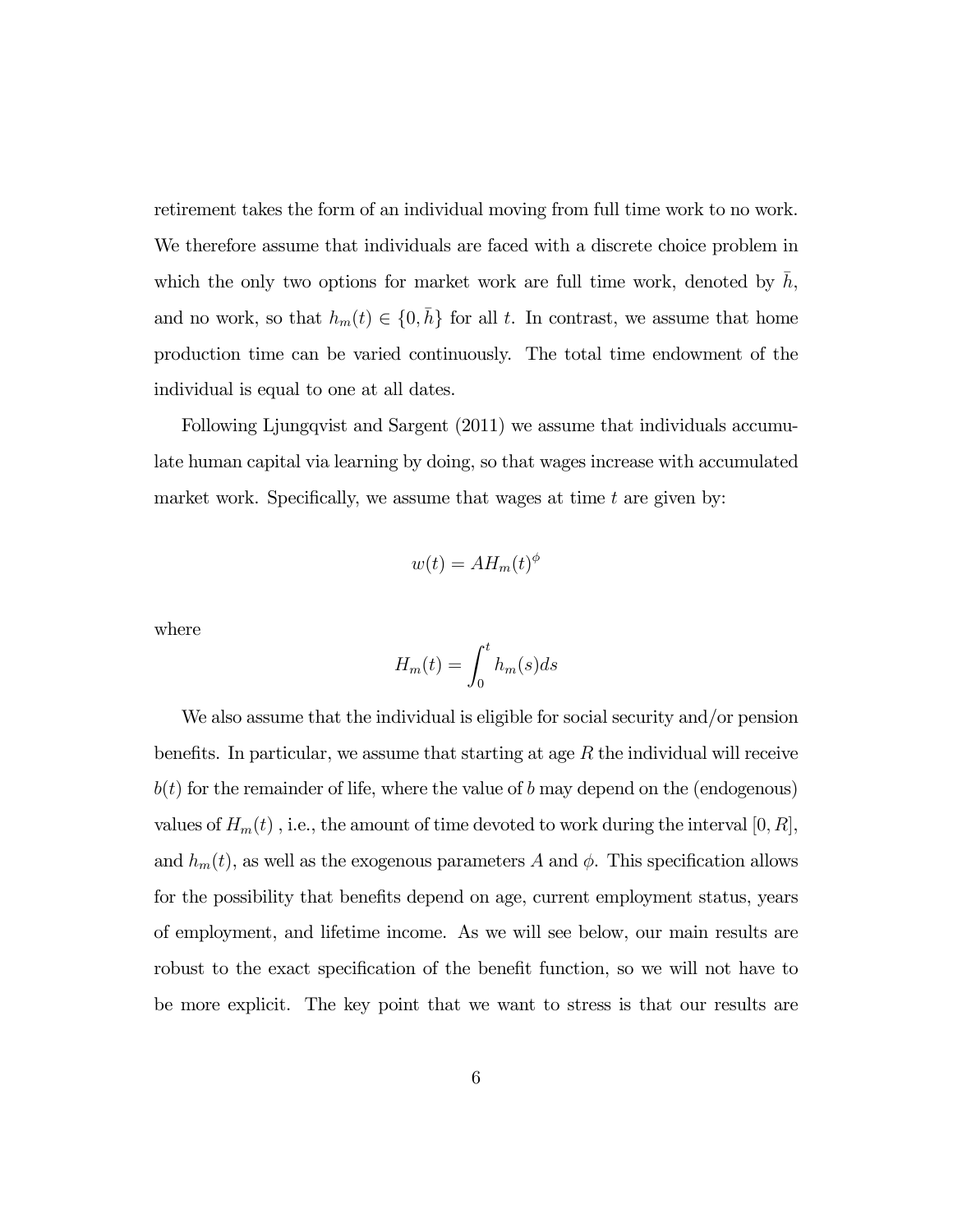consistent with a large class of pension/social security systems.4

The individual faces a present value budget equation given by<sup>5</sup>:

$$
\int_0^1 g(t)dt = \int_0^1 w(t)h_m(t)dt + \int_R^1 b(t)dt
$$
\n(2.3)

#### 2.2. Optimal Life Cycle Allocations

Consider the life cycle utility maximization problem solved by the individual in the case in which the retirement benefit is equal to zero. In this case the nonconvexity associated with the discrete choice for market hours implies that the optimal solution may entail some dates at which the individual works  $h$  in the market and some dates at which he or she works 0 in the market. As noted in Ljungqvist and Sargent (2011), in this case the individual is indifferent about the timing of work. Given that there are many small perturbations of the model that would resolve this indeterminacy in favor of having work front-loaded (e.g., assuming that the parameter  $A$  decreases even slightly with age), it is natural to focus on the solution in which work is front-loaded. Given our rather general formulation of the retirement benefit function, the features of this function may also create an incentive for the individual to not work at certain points of the life cycle. Additionally, assuming that benefits are strictly increasing in previous

<sup>4</sup>We have abstracted from explicitly including taxes on income in this specification. In fact, for the results that we focus on we could allow for a very general function that maps total income into after tax income.

<sup>&</sup>lt;sup>5</sup>While we assume the individual faces a single present value budget equation and hence assume complete markets in terms of borrowing and lending,our results would be unaffected if we assumed that young individuals were not able to borrow against future income and so were credit constrained. What matters for our results is that there is some point prior to retirement at which the individual is not credit constrained.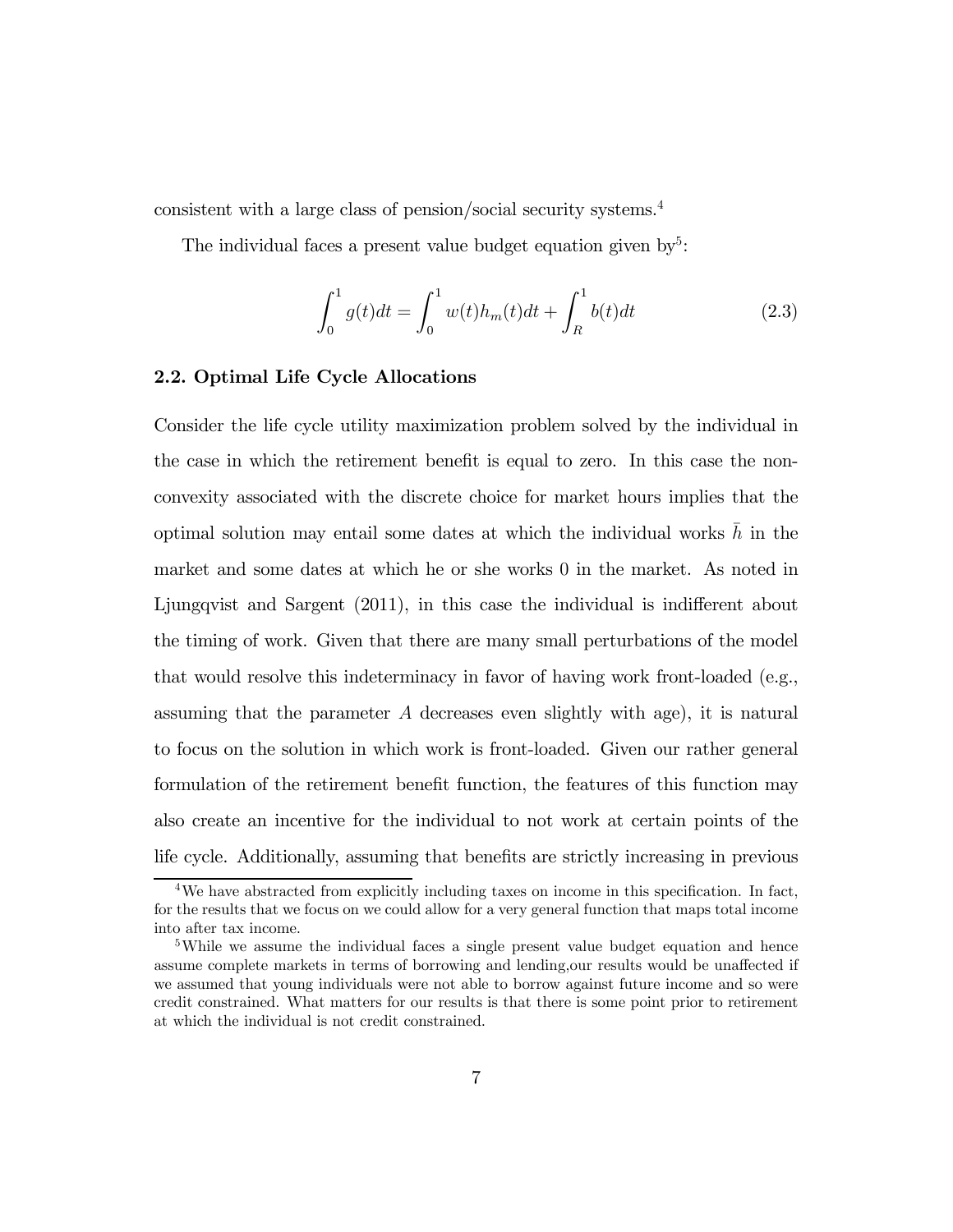accumulated income, the presence of benefits would also give rise to an incentive to front load market work. In what follows we will assume that the optimal solution for market work involves front loading of work. Additionally, consistent with the evidence that the vast majority of individuals do retire and our desire to focus on how time allocations change at retirement, we will also assume that parameters of the problem are such that the optimal life cycle solution does entail an interior solution for the fraction of life that the individual spends in market employment. We will refer to the period of life in which the individual does not work as retirement.

The fact that hours of market work when employed are exogenously set to  $h$ independently of wages creates a symmetry to the individual's life cycle maximization problem that simplifies the nature of the solution. Specifically, the optimal solution will be described by five numbers:  $e, h_w, h_r, g_w,$  and  $g_r$ , where  $e$  is the fraction of life spent in (market) employment,  $g_w$  and  $g_r$  represent the consumption of market goods when working and retired, respectively, and  $h_w$  and  $h_r$ represent time spent in home production when working and retired, respectively. It is convenient to define  $c_w$  and  $c_r$  by:

$$
c_w = \left[ ag_w^{\frac{1-\frac{1}{\eta}}{}} + (1-a)h_w^{\frac{1-\frac{1}{\eta}}{}} \right]^{\frac{\eta}{\eta-1}}
$$
\n(2.4)

$$
c_r = \left[ a g_r^{\frac{1 - \frac{1}{\eta}}{\eta}} + (1 - a) h_r^{\frac{1 - \frac{1}{\eta}}{\eta}} \right]^{\frac{\eta}{\eta - 1}}
$$
\n(2.5)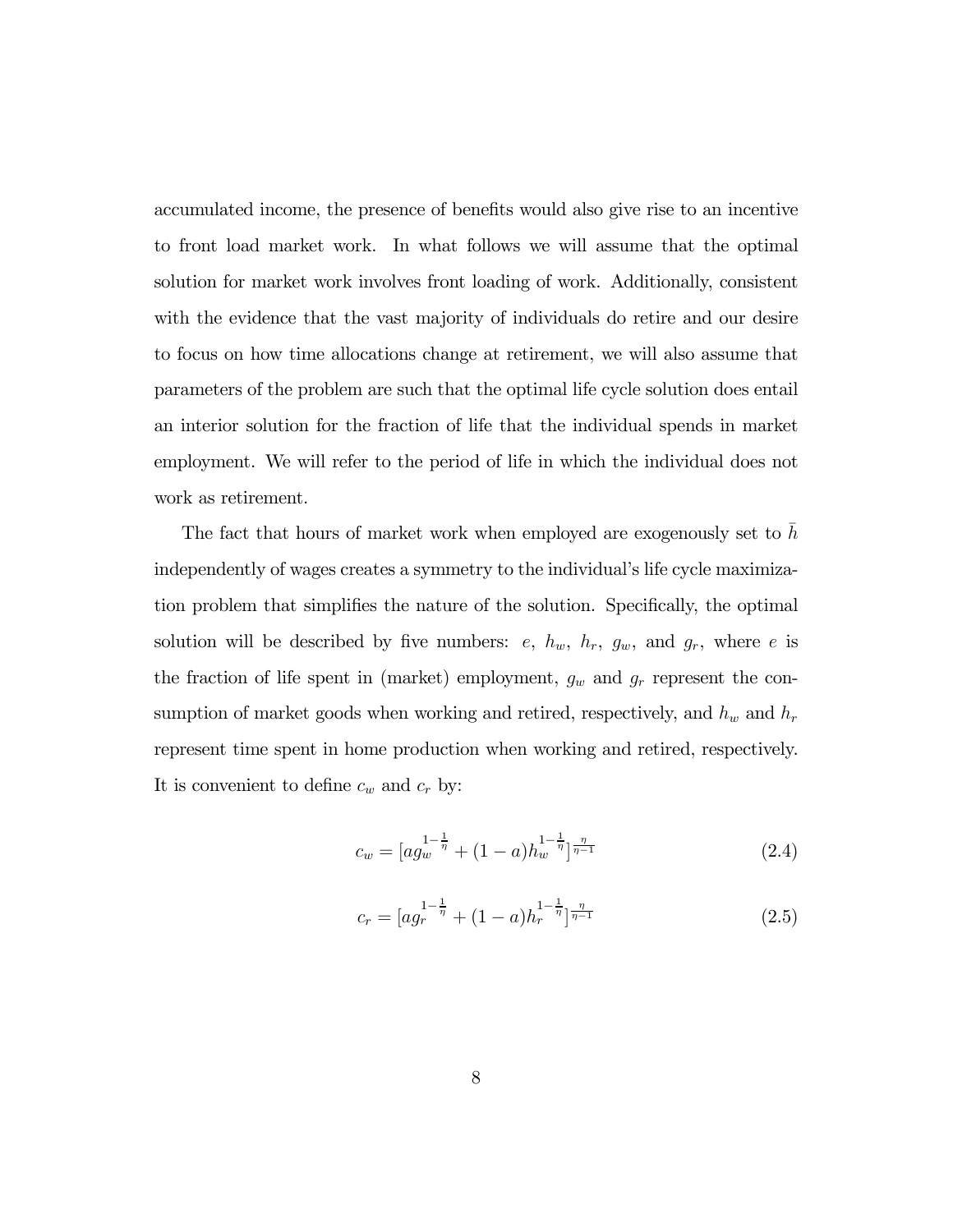The individual's life cycle optimization problem can now be written as:

$$
\max e[u(c_w) + \frac{\alpha}{1 - \frac{1}{\gamma}}(1 - \bar{h} - h_w)^{1 - \frac{1}{\gamma}}] + (1 - e)[u(c_r) + \frac{\alpha}{1 - \frac{1}{\gamma}}(1 - h_r)^{1 - \frac{1}{\gamma}}]
$$
  
s.t.  $eg_w + (1 - e)g_r = I$  (2.6)

$$
I = \int_0^e A(t\bar{h})^\phi \bar{h}dt + \int_R^1 b(t)dt
$$
\n(2.7)

Next we derive a relationship that must hold as part of the optimal solution to the life cycle maximization problem stated above. Interestingly, we will not make any use of the first order condition for  $e$ . As a result, the results that we derive are not contingent on the optimality of the timing of retirement, and so would continue to hold if retirement were exogenous. All that we require is that the value of  $e$  is interior. Given an interior value for  $e$ , and letting  $\mu$  be the Lagrange multiplier on the budget equation (2.6), the first order conditions for  $g_w$ ,  $g_r$ ,  $h_w$ and  $h_r$  are given by:

$$
g_w: u'(c_w)c_w^{\frac{1}{\eta}} \, a g_w^{-\frac{1}{\eta}} = \mu \tag{2.8}
$$

$$
g_r: u'(c_r)c_r^{\frac{1}{\eta}} a g_r^{-\frac{1}{\eta}} = \mu \tag{2.9}
$$

$$
h_w: u'(c_w)c_w^{\frac{1}{\eta}}(1-a)h_w^{-\frac{1}{\eta}} = \alpha(1-\bar{h}-h_w)^{-\frac{1}{\gamma}}
$$
\n(2.10)

$$
h_r: u'(c_r)c_r^{\frac{1}{\eta}}(1-a)h_r^{-\frac{1}{\eta}} = \alpha(1-h_r)^{-\frac{1}{\gamma}}
$$
\n(2.11)

Note that the details of lifetime income determination included in equation (2.7) do not enter any of these four first order conditions. These details would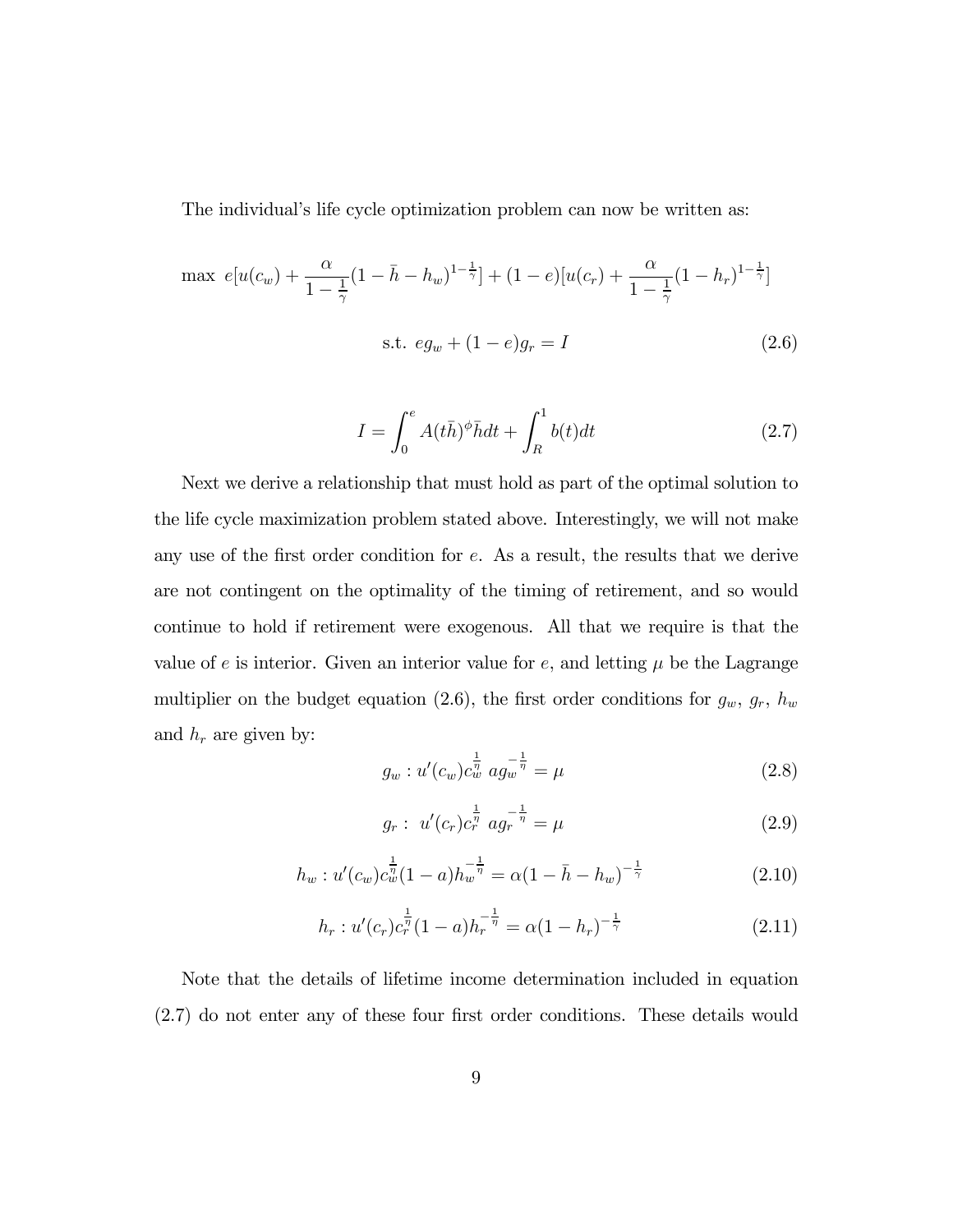enter the first order condition for  $e$ , the fraction of life spent in employment, or equivalently, the age at which the individual retires. Although our analysis does assume that the solution for  $e$  is interior, the conditions that we derive for how time allocations change at retirement are independent of the age at which retirement takes place, implying that we can bypass explicit consideration of the first order condition for  $e$ , and hence the exact details of pension and/or social security provisions.

Divide  $(2.8)$  by  $(2.9)$  to get:

$$
\left[\frac{g_w}{g_r}\right]_{{\eta}}^{\frac{1}{\eta}} = \frac{u'(c_w)}{u'(c_r)} \left[\frac{c_w}{c_r}\right]_{{\eta}}^{\frac{1}{\eta}}
$$
\n(2.12)

Divide  $(2.10)$  by  $(2.11)$  to get:

$$
\left[\frac{1-h_r}{1-\bar{h}-h_w}\right]^{\frac{1}{\gamma}}\left[\frac{h_w}{h_r}\right]^{\frac{1}{\eta}} = \frac{u'(c_w)}{u'(c_r)}\left[\frac{c_w}{c_r}\right]^{\frac{1}{\eta}}\tag{2.13}
$$

Substituting (2.12) into (2.13), taking logs and rearranging gives:

$$
\frac{\gamma}{\eta} = \frac{\log(1 - h_r) - \log(1 - \bar{h} - h_w)}{\log(g_w/g_r) - \log(h_w/h_r)}
$$
(2.14)

Equation (2.14) is the relationship that will be the focus of our analysis in the next section. Given values for all of the variables from the right hand side, this expression pins down the relative value of the two key labor supply elasticities,  $\gamma$ and  $\eta$ .

In the next section we explore the quantitative implications of this relationship.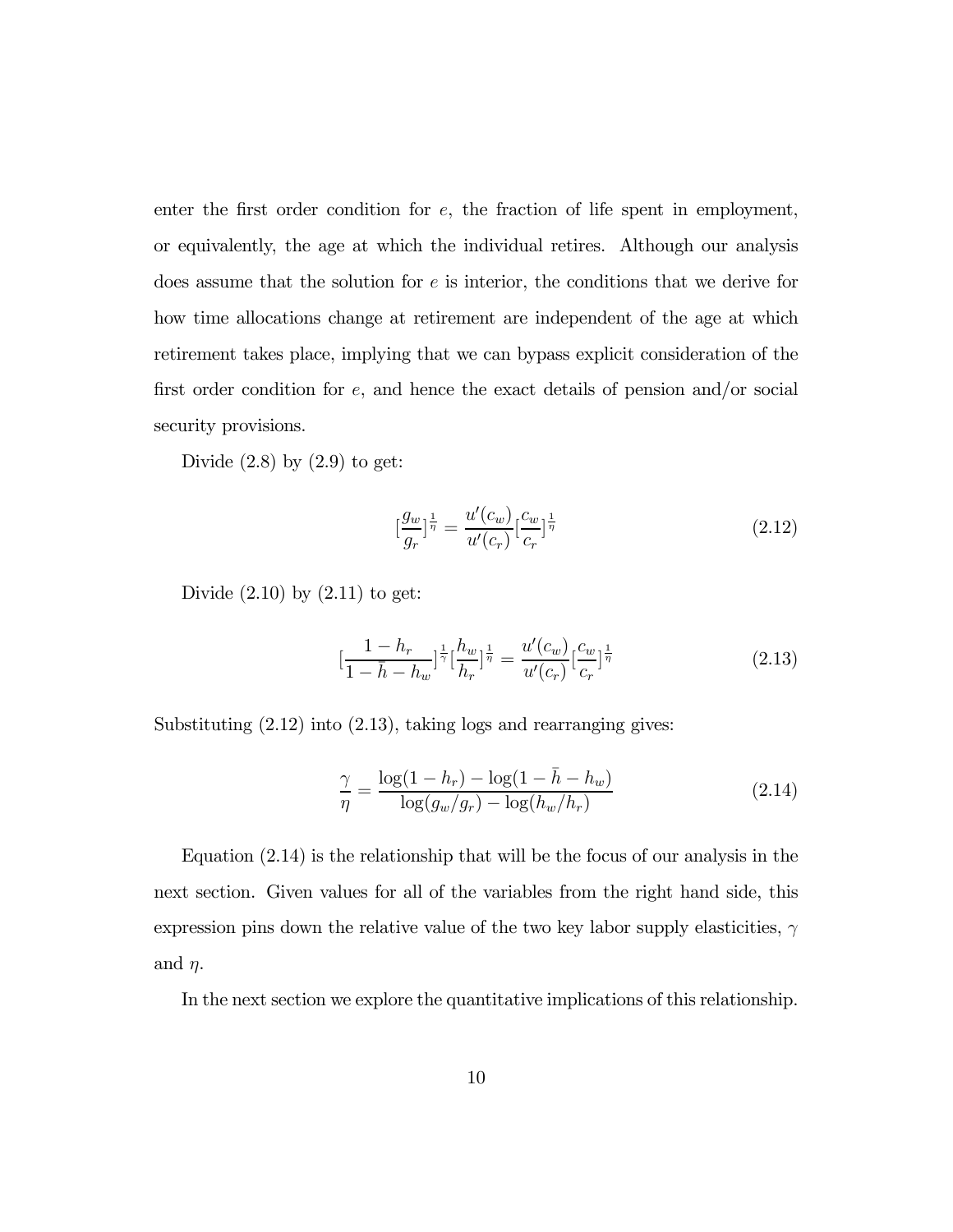But before doing so it is of interest to discuss the intuition associated with this expression. Equation (2.14) tells us what combinations of values are required for  $\gamma$  and  $\eta$  in order to rationalize observed values for the right hand size variables. Since the set of such values involve a constant ratio, it follows that a higher value of the intertemporal substitution of labor necessarily implies a higher value of the substitution between time and goods. Why is this?

Intuitively, taking  $\bar{h}$  and  $h_w$  as given, when an individual retires they have more time available that must be allocated between increased leisure and increased home production. The greater is  $\eta$ , the easier it is for the individual to use this time in home production to substitute for market goods. Intuitively, therefore, a higher value of  $\eta$  will create greater incentives for the individual to allocate the additional time to home production relative to leisure. If we want to hit the same targets for time allocation, we would need to adjust  $\gamma$  in such a way that undoes the incentive for additional home production. It turns out that this is accomplished by increasing the value of  $\gamma$ . To see why a higher value of  $\gamma$  is associated with less incentives for home production, note that the higher the value of  $\gamma$ , the less the individual desires a smooth profile for leisure. Put somewhat differently, the marginal utility from additional leisure declines less rapidly as  $\gamma$  is increased. It follows that a higher value of  $\gamma$  increases the incentive to take additional leisure, thereby decreasing the incentive for additional home production.

Before proceeding to the quantitative analysis, we think it is important to note how our method for imposing discipline on preference parameters with more standard methods used in the literature. Following MaCurdy (1981), many researchers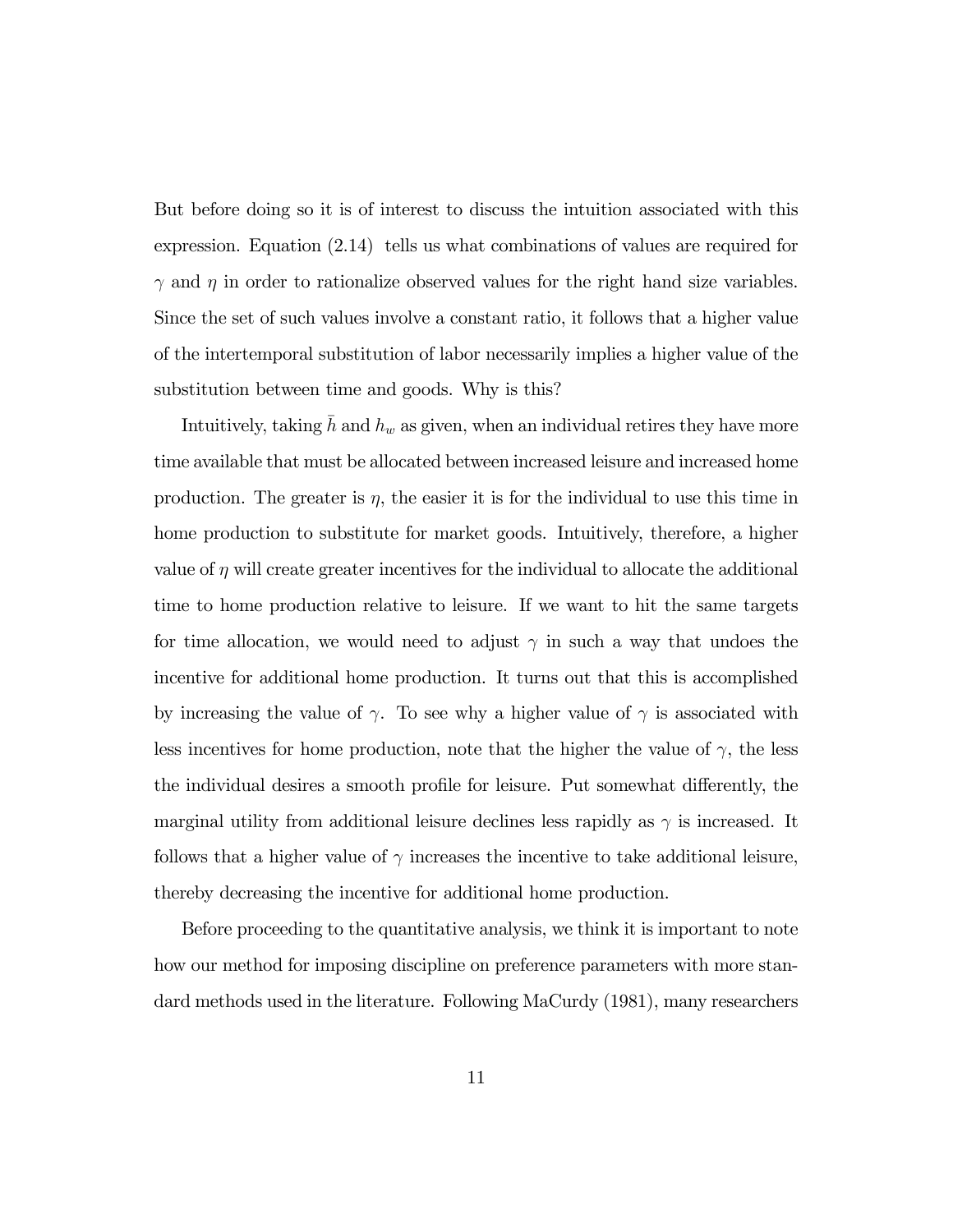have studied changes in hours of work and wages for continuously employed individuals to estimate the value of  $\gamma$ . The subsequent literature has shown that these estimates can be very sensitive to assumptions about human capital accumulation (Imai and Keane (2004), Wallenius (2011)), credit constraints facing younger workers (Domeij and Floden (2006), and constraints on individual choices (Chang and Kim (2006), Rogerson (2011)). In contrast, our method is robust to allowing for all of these features.

### 3. Quantitative Implications for Preference Parameters

In this section we explore the quantitative implications of equation (2.14). In order to implement the analysis we need to have values for the objects on the right hand side of this equation:  $\bar{h}$ ,  $h_w$ ,  $h_r$ , and the ratio  $g_w/g_r$ . The first subsection presents empirical evidence on these values, and the second subsection presents the implications for preference parameters.

#### 3.1. Empirical Evidence on Life Cycle Allocations

In the model we normalized the time endowment to equal one. We interpret this to represent the amount of discretionary time that an individual has, which we take to be 100 hours per week or 5200 hours per year. We calibrate  $\bar{h}$  based on the evidence in Rogerson and Wallenius (2012). Based on the analysis of the PSID, they found that annual hours of work for males who worked full time at age 60 and retired over the subsequent ten years was slightly greater than 2000. Additionally, time use data suggests an average commuting time of roughly 200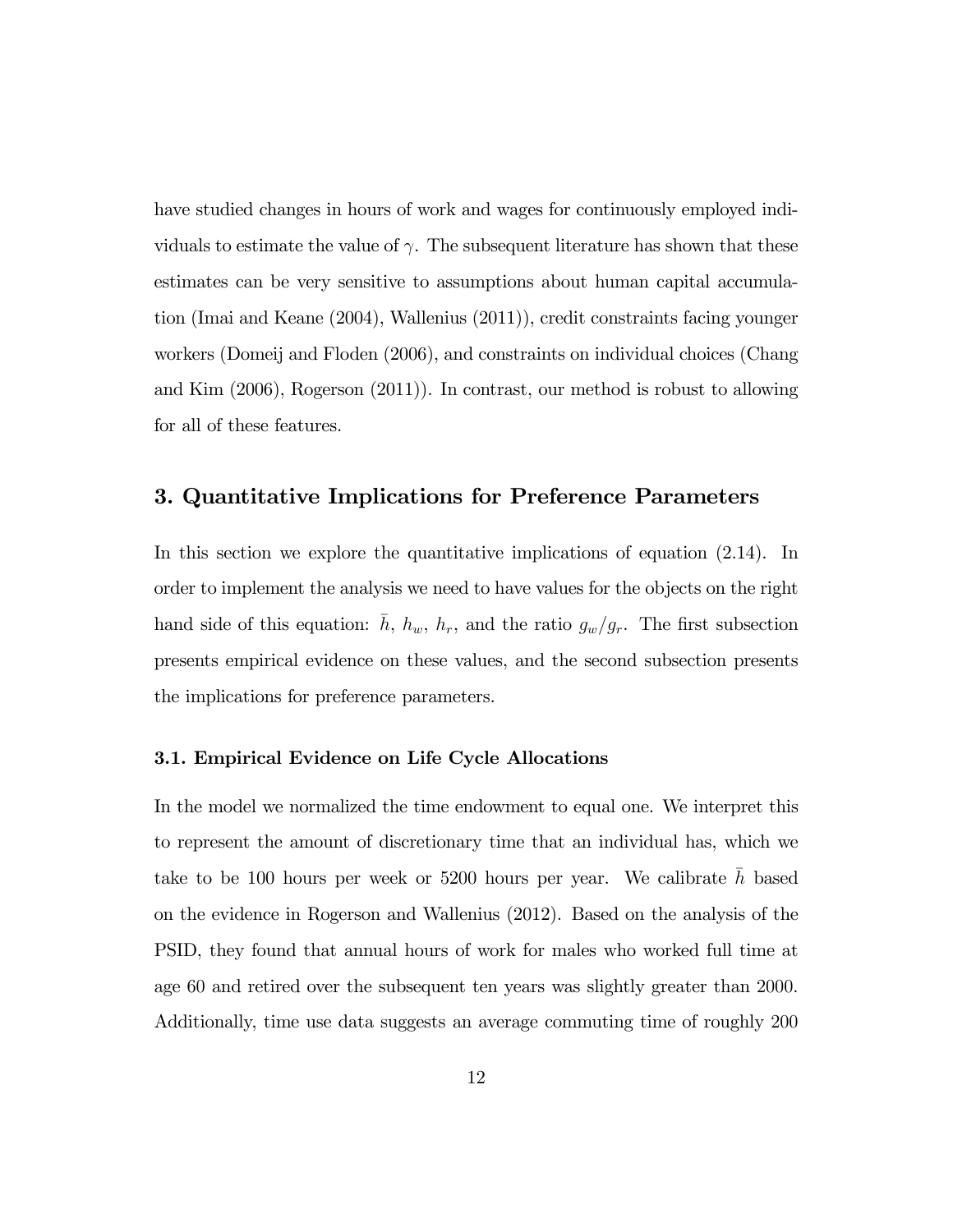hours per year. Combining these two numbers leads to  $\bar{h} = .42$ .

There is a sizeable literature that studies the drop in consumption at retirement. Aguiar and Hurst (2005) emphasize that a drop in consumption expenditure is not the same as a drop in true consumption. This distinction is captured by our model, since the drop in consumption expenditure corresponds to  $g_r/g_w$ , whereas the change in the flow of consumption corresponds to the ratio  $c_r/c_w$ . Our reading of the literature suggests that the drop in consumption expenditure at retirement is in the neighborhood of 15% (see, for example the estimates in Laitner and Silverman (2005) and the references contained therein). To the extent that part of the decrease in consumption represents fixed consumption costs associated with work that do not generate utility, the target in our model should be adjusted appropriately.6 Also, if we allowed for nonseparability between consumption and leisure, as in Laitner and Silverman (2005), it would induce an additional channel though which consumption of market goods would drop at retirement. From this we conclude that we should consider .85 to be a lower bound for  $g_r/g_w$ . For our benchmark specification we assume  $g_r/g_w = .90$ , but we also consider values of .85 and .80.

We set  $h_w = .15$  in our benchmark specification, based on various estimates from time use data. Pooling all of the ATUS data from 2003 through 2010, we find that the average time devoted to household production by employed males aged 60−64 is 163. <sup>7</sup> Using data from the 2001 Consumption and Activities Mail

<sup>&</sup>lt;sup>6</sup>Specifically, if there are fixed costs  $\bar{g}$  associated with working that do not generate utility, then our expressions would all involve  $g_w - \bar{g}$  instead of  $g_w$  and we would be targeting  $g_r/(g_w - \bar{g})$ <br>rather than  $g_r/g_w$ .

 $7A$ lso based on the ATUS, Ramey (2009) reports that time spent in home production for all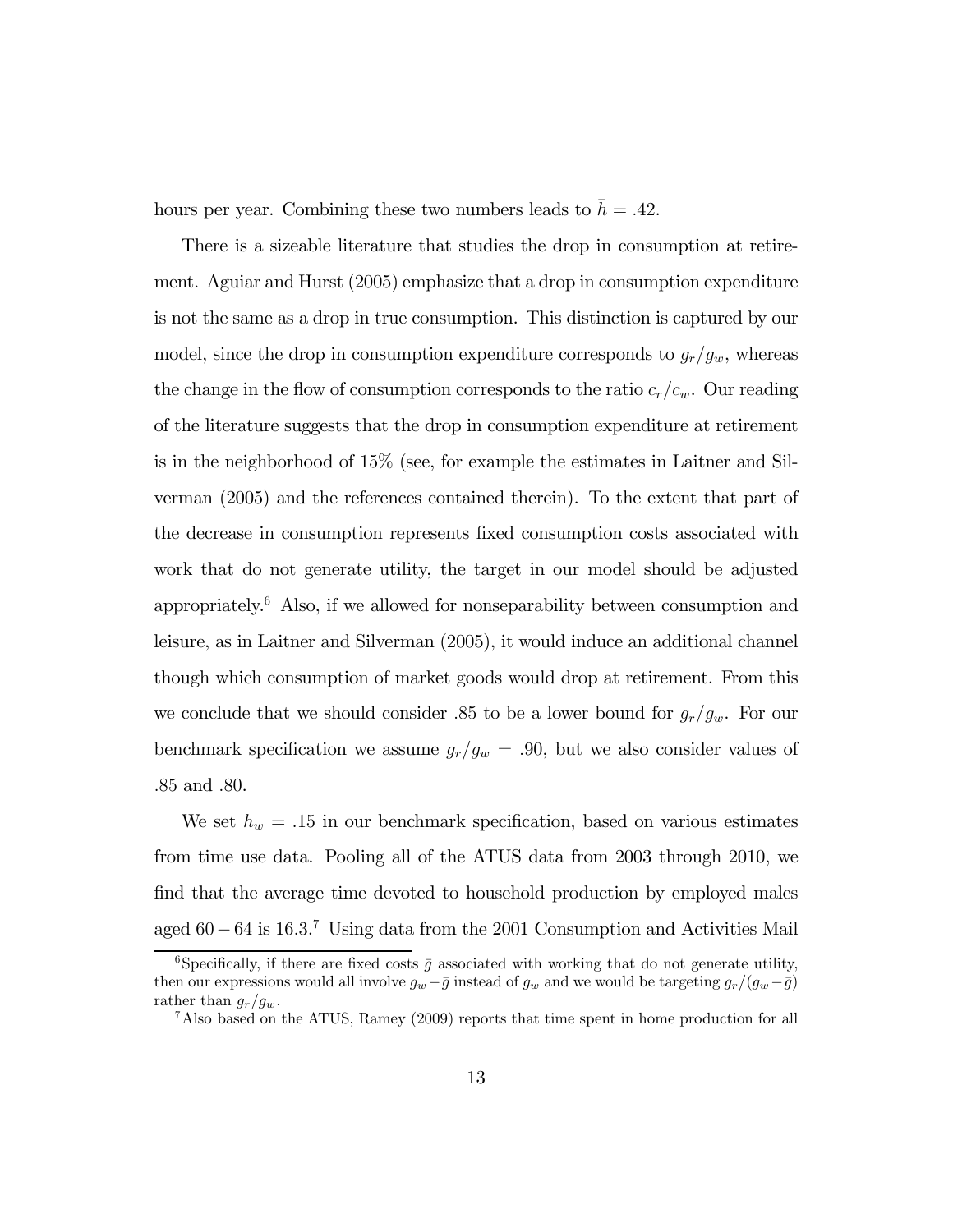Survey (CAMS) supplement to the Health and Retirement Survey (HRS), Hurd and Rohwedder (2003) report that non-retired males between the ages of 60 and 64 devote 14.29 hours of time to home production.

The final value that we need to assign is the value of  $h_r$ . This value will turn out to be quite important in the calculations that follow. Given values for  $h$  and  $h_w$ , we will find it useful to parameterize  $h_r$  by thinking about the quantity  $\varepsilon_{hp} =$  $(h_r - h_w)/\bar{h}$ , i.e., the fraction of the increased time available at retirement that is allocated toward home production. One way to estimate this value is to contrast the time devoted to home production between working and retired individuals at a given point in time. For example, the same survey reported earlier in Hurd and Rohwedder (2003) finds that retired males between the ages of 60 and 64 report 19.45 hours of time devoted to home production, implying  $\varepsilon_{HP} = .0516/.42 = .12.$ One concern with this calculation is the selection of individuals into the working and not working groups at a given age. In particular, one might plausibly think that individuals who prefer home production to market work are more likely to retire earlier, so that their home production time is an overestimate of the time that employed individuals will devote to home production when they retire.

Ideally, one would like to have micro panel data on time use in order to estimate  $\varepsilon_{HP}$ . Unfortunately, the best available source of time use data is the American Time use Survey (ATUS), but it does not have a panel component. Here we carry out an alternative procedure that attempts to overcome some of the possible selection effects despite not having access to panel data. Specifically, we pool all employed males aged 18-64 has averaged close to 16 hours per week since 2000.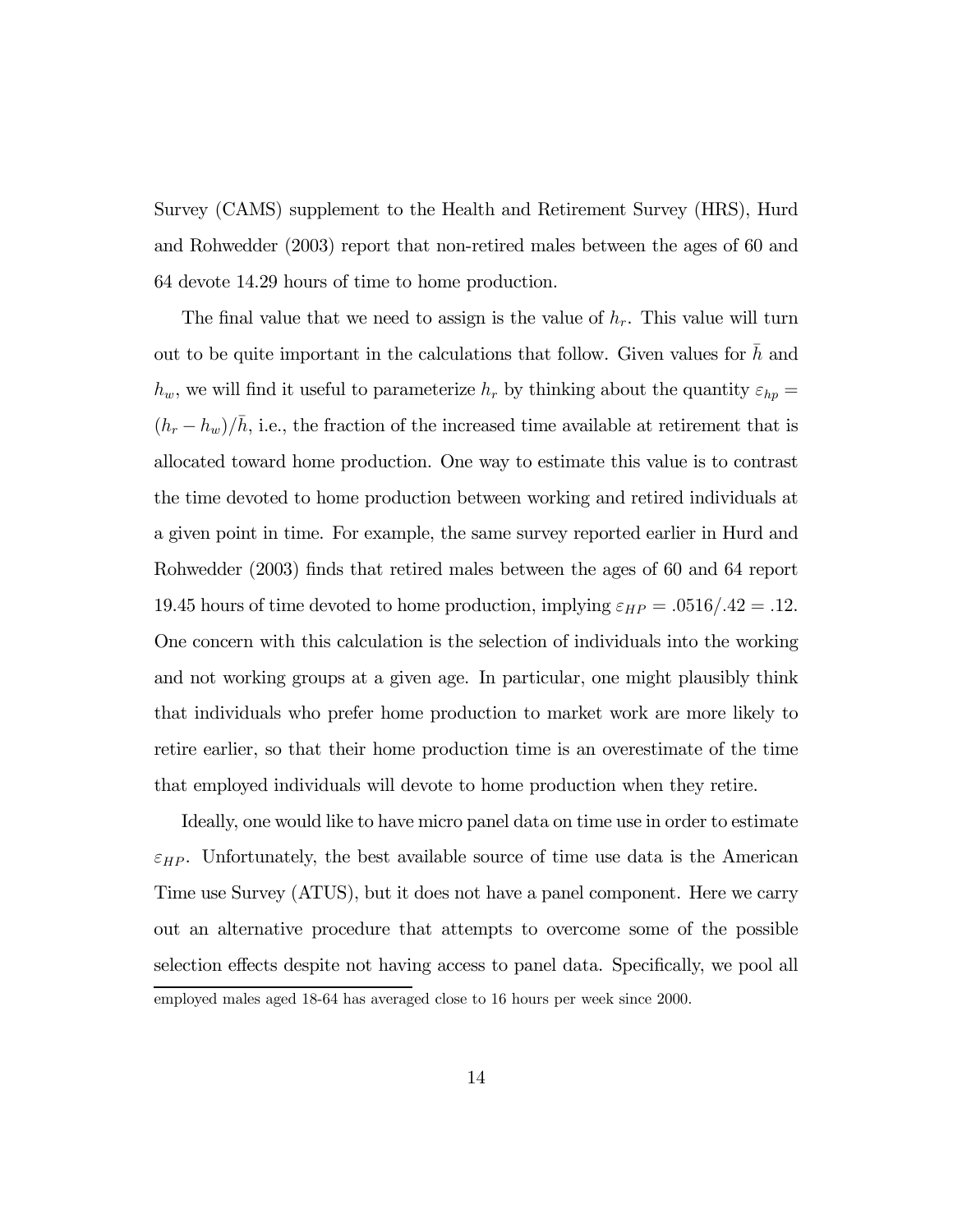of the cross-section data available in the ATUS and construct a synthetic panel of time use allocations for individuals between the ages of 60 and 70.We then examine how average time devoted to home production responds to changes in average time devoted to market work in the synthetic panel.8

Before presenting the results, given that our goal is to characterize what happens to home production time at retirement, we think it is important to emphasize that retirement from full time work is in fact the dominant source of variation in market hours in our synthetic panel. To see this, Table 1 presents pooled crosssection data for annual hours worked in the previous year from the CPS for the years 2002-2004, and shows the fraction of individuals in each of the various bins.

<sup>8</sup>While creation of a synthetic panel does avoid the selection problems inherent in a single cross-section, it can only accomodate a limited set of cohort effects. Given that we focus on a relatively narrow age range and that the surveys come from a ten year period, we suspect that cohort effects may not be too serious.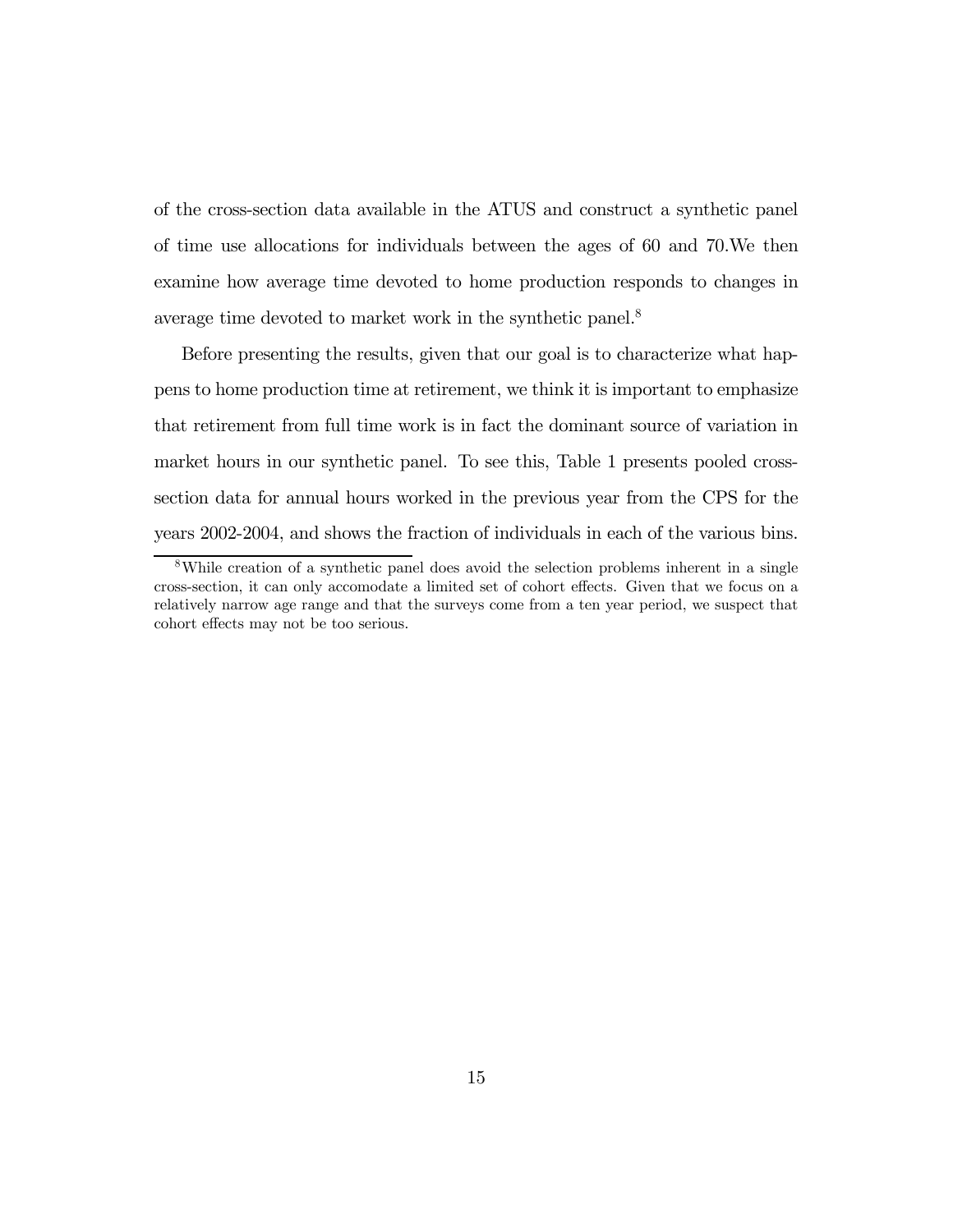| Age | <b>Annual Hours</b> |          |            |     |                              |             |  |  |
|-----|---------------------|----------|------------|-----|------------------------------|-------------|--|--|
|     | $\theta$            | (0, 250) | [250, 750] |     | $[750, 1250)$ $[1250, 1750)$ | $\geq 1750$ |  |  |
| 60  | .26                 | .02      | .03        | .05 | .05                          | .59         |  |  |
| 61  | .29                 | .02      | .03        | .05 | .06                          | .55         |  |  |
| 62  | .36                 | .02      | .04        | .06 | .05                          | .47         |  |  |
| 63  | .43                 | .02      | .04        | .06 | .05                          | .39         |  |  |
| 64  | .48                 | .03      | .06        | .06 | .04                          | .34         |  |  |
| 65  | .54                 | .03      | .05        | .07 | .04                          | .27         |  |  |
| 66  | .59                 | .03      | .05        | .06 | .04                          | .22         |  |  |
| 67  | .63                 | .04      | .04        | .06 | .05                          | .19         |  |  |
| 68  | .65                 | .03      | .05        | .06 | .04                          | .16         |  |  |
| 69  | .69                 | .03      | .04        | .05 | .04                          | .15         |  |  |
| 70  | .75                 | .03      | .03        | .04 | .03                          | .12         |  |  |

Table 1 Distribution of Male Annual Hours by Age, CPS 2002-2004

The key message from this Table is that as males age from 60 to 70 the key dynamic is the movement from full time work (more than 1750 hours per year) to no work.9

Table 2 presents the synthetic panel for time use based on the ATUS for males in 5 categories: market work (MW), home production (HP), eating and drinking (E&D), leisure (L) and personal care  $(PC).^{10}$ 

<sup>&</sup>lt;sup>9</sup>This dynamic is not specific to men. In the appendix we present the same information for women and men and show that the same pattern holds.

 $10$ We aggregate activities in the ATUS into these categories as follows. Market work includes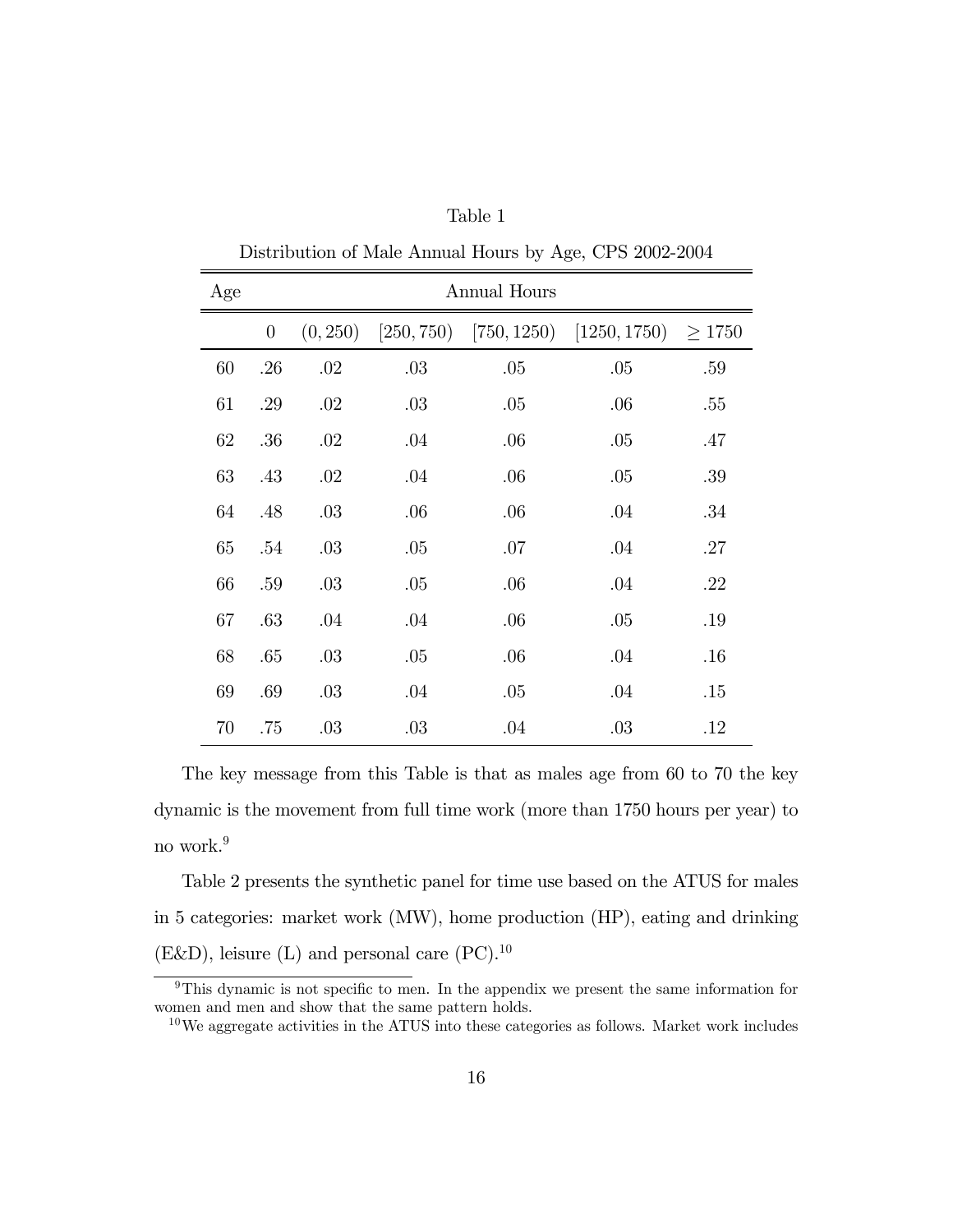| Time Use By Age: Men |       |       |       |      |       |  |  |  |
|----------------------|-------|-------|-------|------|-------|--|--|--|
| Age                  | MW    | HP    | L     | E&D  | PC    |  |  |  |
| 60                   | 23.12 | 17.90 | 41.15 | 9.11 | 63.84 |  |  |  |
| 61                   | 19.27 | 17.58 | 44.33 | 8.47 | 65.24 |  |  |  |
| 62                   | 17.65 | 18.62 | 44.24 | 9.27 | 64.39 |  |  |  |
| 63                   | 14.36 | 19.10 | 46.73 | 9.39 | 65.25 |  |  |  |
| 64                   | 14.16 | 18.88 | 47.75 | 9.51 | 65.30 |  |  |  |
| 65                   | 10.12 | 19.80 | 51.75 | 9.07 | 64.98 |  |  |  |
| 66                   | 9.62  | 19.64 | 51.13 | 9.20 | 66.03 |  |  |  |
| 67                   | 9.70  | 19.29 | 50.83 | 9.41 | 65.86 |  |  |  |
| 68                   | 8.06  | 19.57 | 52.73 | 9.71 | 64.97 |  |  |  |
| 69                   | 7.30  | 17.56 | 53.20 | 9.45 | 66.93 |  |  |  |
| 70                   | 6.92  | 17.83 | 52.96 | 9.56 | 66.66 |  |  |  |

Table 2

We now ask how the decrease in market hours is related to changes in the other categories, in particular home production and leisure. To do this we run

hours spent doing the specific tasks required of one's main or other job, regardless of location. Work-related activities include activities that are not obviously work but are done as part of one's job, such as having a business lunch or playing golf with clients. Home production includes housework, food and drink prep, presentation and cleanup, interior maintenance, repair and decoration, exterior repair, maintenance and decoration, lawn, garden and houseplants, animals and pets, vehicles, appliances, tools and toys, household management and shopping, which in turn includes consumer purchases, professional and personal care purchases, purchasing household services, and purchasing government services. Leisure includes socializing and communicating, attending and hosting social events, relaxing and leisure, arts and entertainment, and waiting associated with the above. Personal care consists of sleeping, grooming, health related self-care, personal activities and personal care emergencies. Note that the categories in Table 2 are not exhaustive; there is a small set of other activities that account for a roughly constant number of hours over this age range.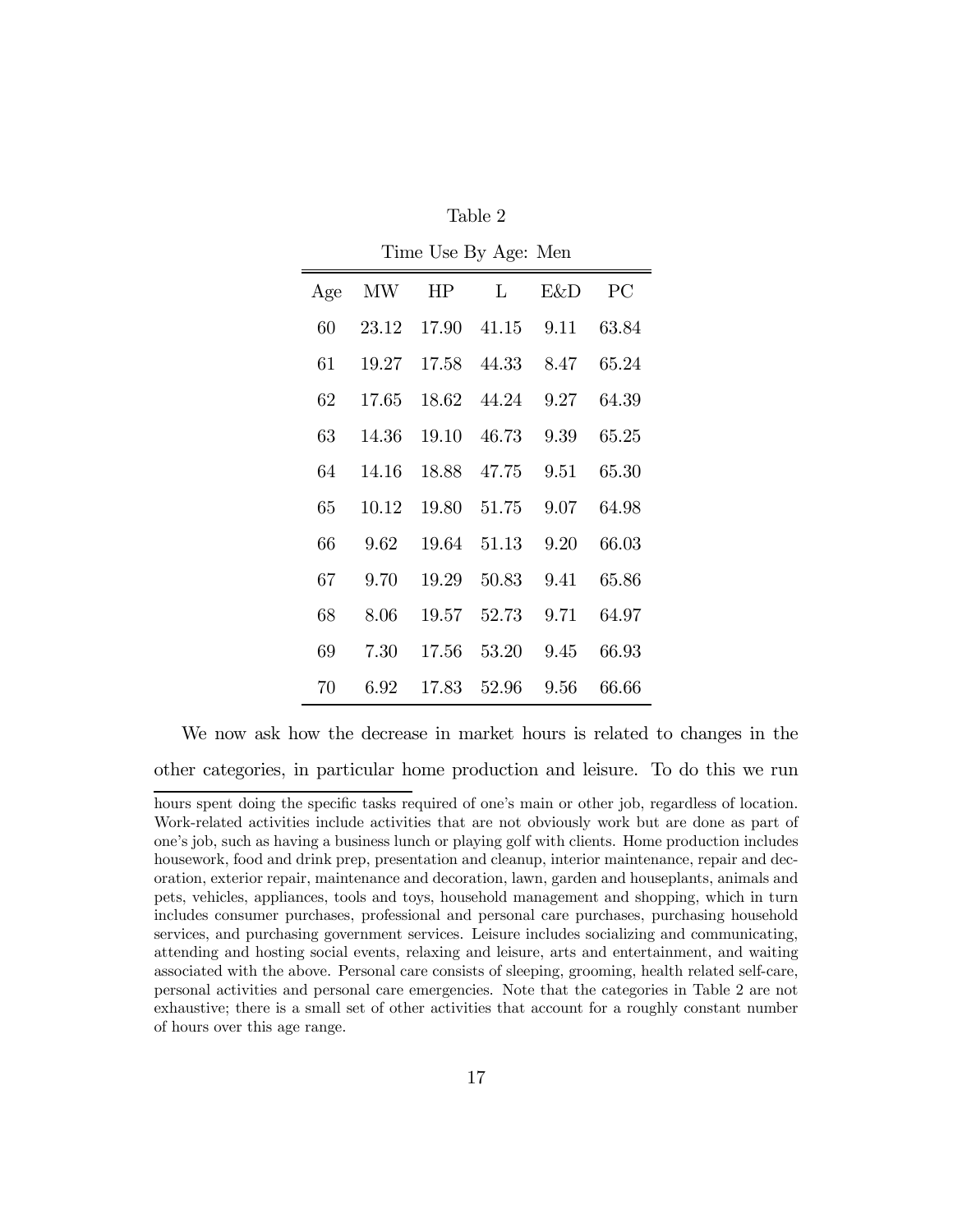simple regressions of the form:

$$
cat_{ia} = \beta_0 + \beta_i m w_a + \varepsilon_{it}
$$

where  $cat_{ia}$  is time use in category *i* at age *a* and  $mw_a$  is time devoted to market work at age a. In terms of our earlier notation, we have  $\varepsilon_i = -\beta_i$ . Table 3 reports results.

Table 3 Time Use Responses to Changes in Market Work

| Age Range | $\epsilon_{HP}$ | $\mathcal{E}$ $I$ ,         | $\varepsilon_{PC}$ |
|-----------|-----------------|-----------------------------|--------------------|
| $60 - 70$ |                 | $.05$ $(.06)$ $.77$ $(.04)$ | .13(.07)           |
| $60 - 65$ |                 | $.16(.05)$ $.78(.11)$       | .09(.04)           |
| $60 - 68$ |                 | $.14$ $(.02)$ $.77$ $(.05)$ | .09(.04)           |
| $61 - 66$ |                 | $.20(.05)$ $.82(.12)$       | .07(.08)           |
| $61 - 68$ |                 | $.16(.04)$ $.81(.07)$       | .05(0.06)          |
| $61 - 70$ |                 | $.04$ $(.08)$ $.79$ $(.05)$ | .12(.06)           |

While our main focus is on the value of  $\varepsilon_{HP}$ , we briefly discuss the other estimates first. The range of estimates for  $\varepsilon_L$  is reasonably tight, varying only from 77 to 82. The point estimates for personal care are often not significant at the 5% level. To the extent that additional sleep at the margin can be considered a component of leisure, one might interpret the increases in personal care as effectively representing increases in leisure.

The range of estimates for  $\varepsilon_{HP}$  is 0.4 to 20. Most of the estimates are significant at the 5% level, and the tightest estimate comes for the age range 60 to 68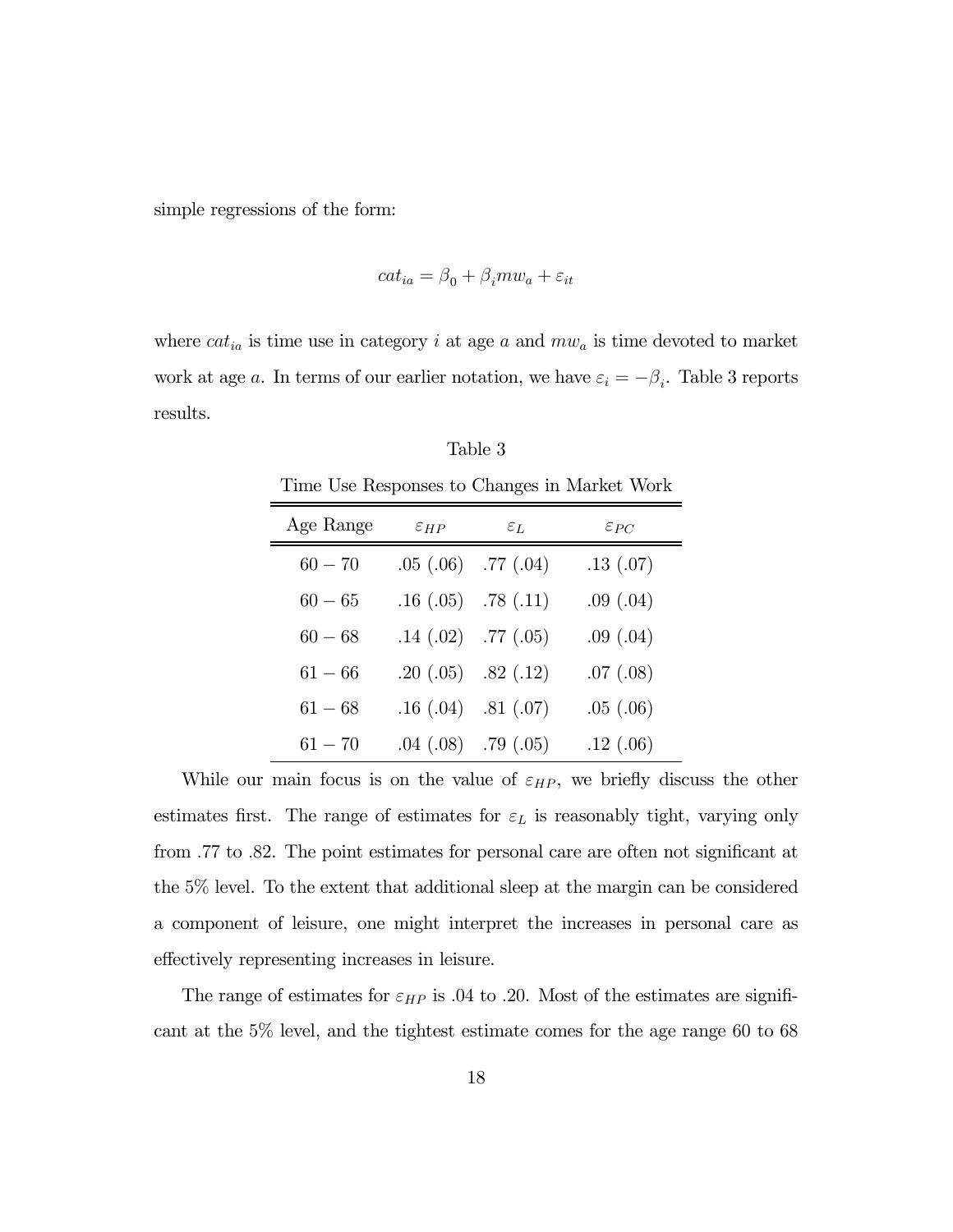and has a point estimate of 14. The estimate is not significant for either regression in which the upper age is set to 70. This may reflect that fact that health deteriorates at older ages, making both market and home work more onerous. As we will see below when we present implications for preference parameters, a conservative approach corresponds to choosing higher estimates of  $\varepsilon_{HP}$ . With this in mind we think a plausible range for  $\varepsilon_{HP}$  is .15 to .20, and in our benchmark specification will choose a value of  $.20^{11}$ 

Our estimates are slightly larger than the estimate based on the data in Hurd and Rohwedder (2004), though it should be noted that the two data sets are different. Hamermesh and Donald (2007) carry out a somewhat similar exercise using the ATUS data from 2003 and 2004, contrasting the change in average market work and average home production for individuals aged 55−59 and 65−69. He finds that 40 minutes of the roughly 170 minute decrease in market work is allocated to home production, implying an estimate of  $\varepsilon_{HP} = .23$ , slightly above our estimate.

In a different but related exercise, Aguiar et al (2011) use the ATUS to ask how the decrease in market work during the current recession has been allocated to other time use categories. They conclude that between 40 and 50 percent of the decrease is allocated to home production. While this estimate is much larger than ours, two key differences should be noted. First, there is no reason to think that the response to a business cycle shock should apply to the retirement

<sup>11</sup>We also ran these regressions using data for both men and women. In this case the range of estimates was 05 to 15. So while it is the case that on average women devote more time to home production than men, the change in home production in response to a change in market work seems to be roughly similar for both groups.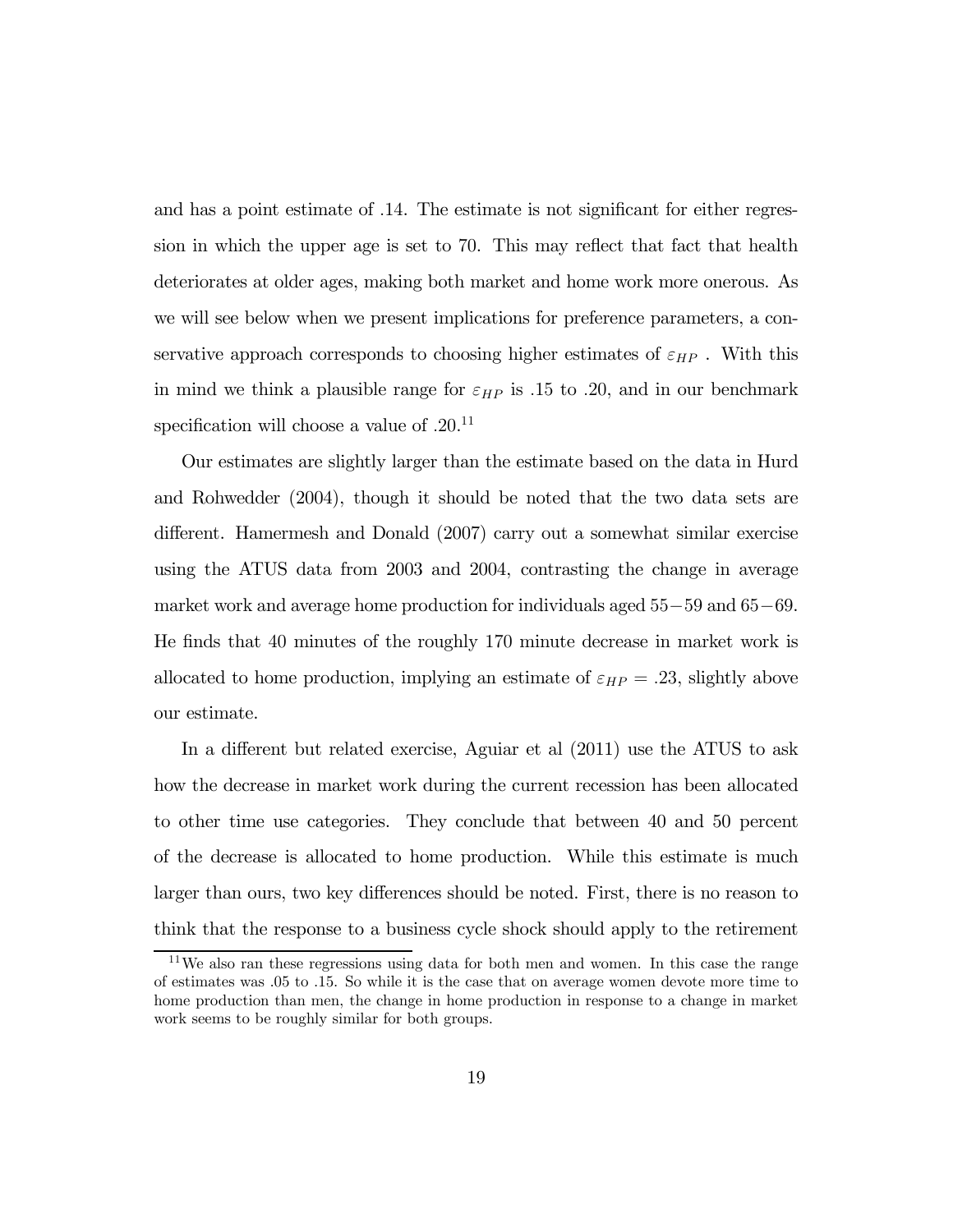decision. Second, their estimate is for the entire population rather than just those of retirement age. Nonetheless, we will consider values of  $\varepsilon_{HP}$  as large as .45 in our analysis below.

#### 3.2. Results

Given values for  $\bar{h}$ ,  $g_r/g_w$ ,  $h_w$ , and  $h_r$ , equation (2.14) tells us the value of  $\gamma/\eta$ that is required to support those values and therefore implicitly defines a one dimensional curve in  $\gamma - \eta$  space. In presenting results we will consider a range of estimates for  $\eta$  and then map out the implications for values of  $\gamma$ . The essence of the idea of home production is that home production is a substitute for market goods. This suggests that one is a lower bound for  $\eta$ . We will see below that even this weak restriction is somewhat informative. Beyond this weak restriction, there are several estimates of  $\eta$  in the literature. Using aggregate data, McGrattan, Rogerson and Wright (1997) find a value of  $\eta$  in the range of 1.67 to 1.8, while Chang and Schorfheide (2003) find a value in the range of 18 to 25. Using micro data, Rupert, Rogerson and Wright (1995) find an estimate in the range 1.67 to 18, while Aguiar and Hurst (2007) report an estimate for their benchmark specification in the range of 2.0 to 2.5. Based on this, we consider values for  $\eta$ that range from  $1.0$  to  $2.5$ .

For our benchmark specification, equation (2.14) implies that  $\gamma = 1.05\eta$ , so that to a first order, these two preference parameters are roughly equal. Table 4 shows the implied values for  $\gamma$  for specific values of  $\eta$ .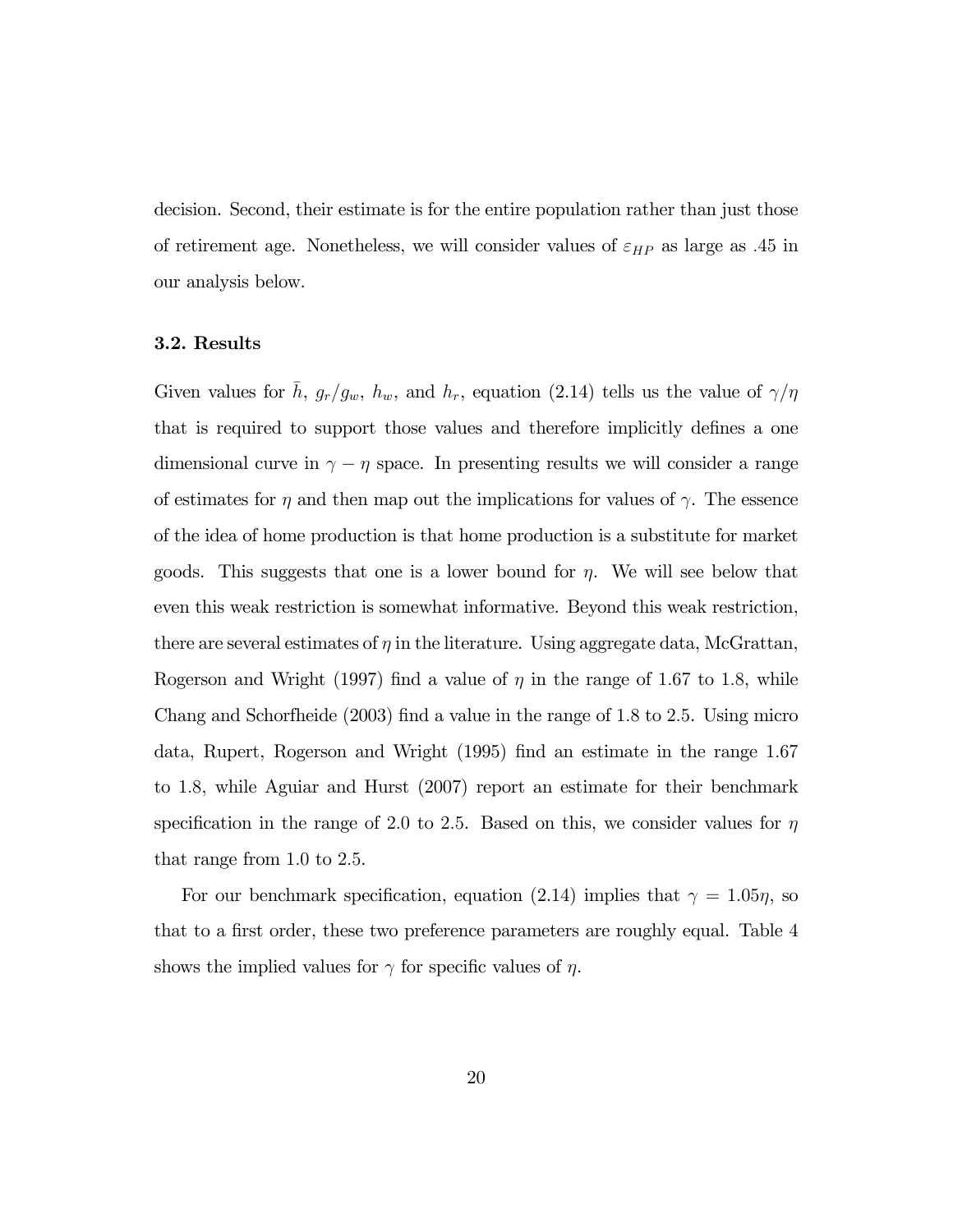| anie |
|------|
|------|

| Implied Values of $\gamma$ for Benchmark Specification |                                                                                     |      |     |      |       |  |  |  |  |
|--------------------------------------------------------|-------------------------------------------------------------------------------------|------|-----|------|-------|--|--|--|--|
|                                                        | $\eta = 1.00$ $\eta = 1.25$ $\eta = 1.50$ $\eta = 1.75$ $\eta = 2.00$ $\eta = 2.50$ |      |     |      |       |  |  |  |  |
| 1.05                                                   | 1.31                                                                                | 1.57 | 184 | 2.10 | -2.62 |  |  |  |  |

Even at the lower bound of  $\eta = 1.00$  we see that the benchmark specification requires a value of  $\gamma$  equal to 1.05. But, given that most estimates of  $\eta$  lie above 1.5, our benchmark specification yields values of  $\gamma$  that are well above those obtained in much of the literature based on examining changes in wages and hours for working individuals. However, estimates based on models that assume human capital accumulation, such as Imai and Keane (2004) and Wallenius (2011) do deliver estimates that are within this range.

If we consider smaller values for  $g_r/g_w$  the lower bound on  $\gamma$  is decreased, but the main message remains. For example, if we use  $g_r/g_w = .85$  instead of 0.90 as in the benchmark, the lower bound on  $\gamma$  is reduced to .95, and if we use  $g_r/g_w = .80$ , the lower bound for  $\gamma$  is reduced to .86.

Finally, we explore how the implications are affected by using higher values for  $\varepsilon_{HP}$ , including values as high as those reported in Aguiar et al (2011) for time use during the current recession. We note that the evidence in Aguiar et al refers to the entire population and so also entails a higher base level of time devoted to home production. Consistent with this we assume  $h_w = .20$  in these calculations. Results are shown in Table 5.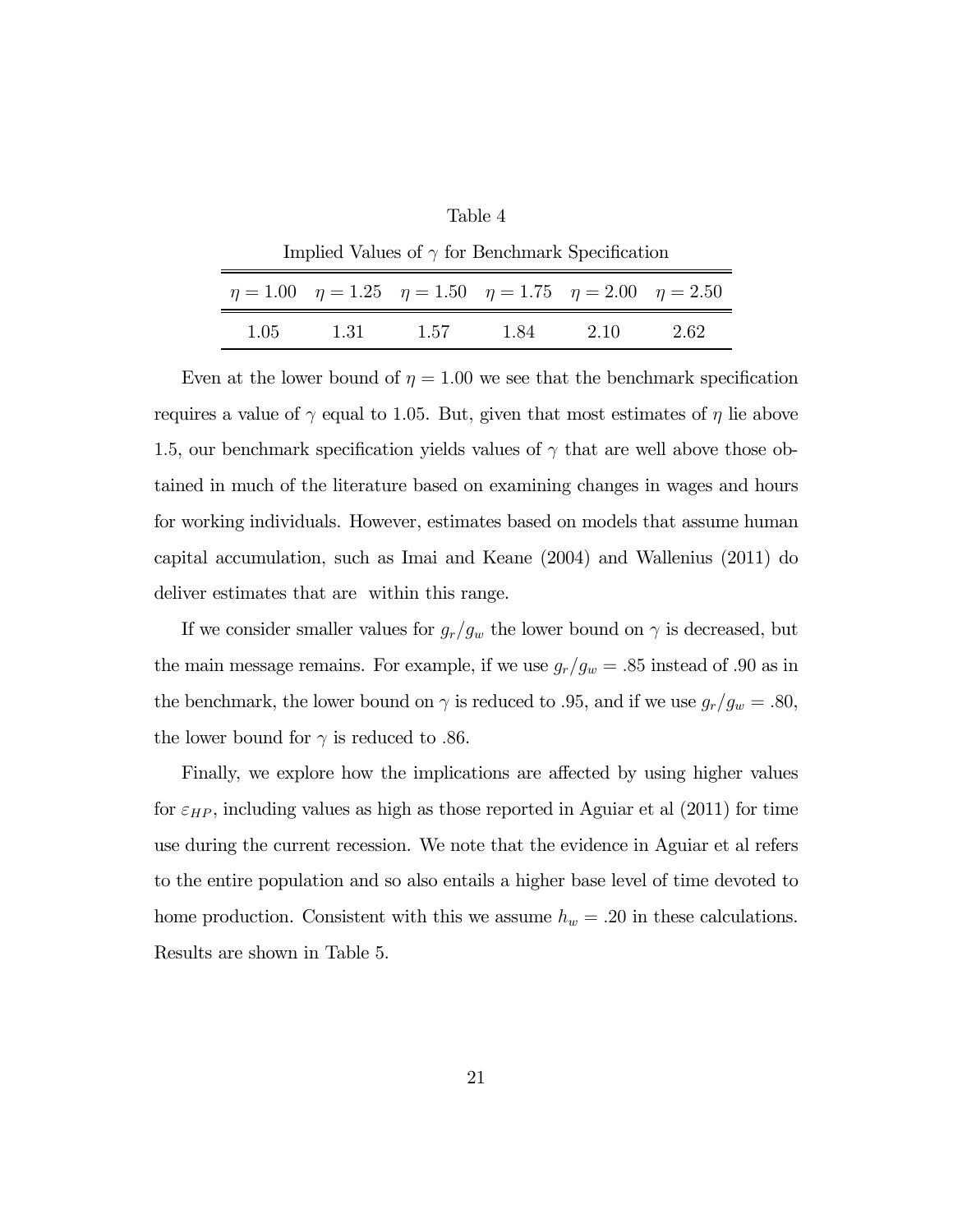| Table 5 |  |
|---------|--|
|---------|--|

| Effect of $\varepsilon_{HP}$ on $\gamma/\eta$ : $g_r/g_w = .90$ , $h_w = .20$ |  |  |  |  |  |  |  |  |  |
|-------------------------------------------------------------------------------|--|--|--|--|--|--|--|--|--|
| $\varepsilon_{HP}$ : .10 .15 .20 .25 .30 .35 .40 .45                          |  |  |  |  |  |  |  |  |  |
| $\gamma/\eta$ : 2.33 1.75 1.39 1.14 .96 .82 .71 .62                           |  |  |  |  |  |  |  |  |  |

If  $\eta = 1$  is a lower bound, then the values in Table 5 are also the lower bounds on  $\gamma$ . If  $\varepsilon_{HP} = .45$  then the lower bound on  $\gamma$  is .62, a value that is still on the high side relative to much of the earlier literature, but perhaps not too far removed from the value of 45 that Chetty (2011) argues is an appropriate estimate if one reinterprets previous empirical evidence in light of optimization frictions. However, Aguiar et al (2011) also argue that  $\eta$  should be at least as high as 2.0 to rationalize the data on time use during the recent recession, in which case the implied estimate for  $\gamma$  is 1.24 even assuming  $\varepsilon_{HP} = .45.^{12}$ 

# 4. Nonconvexities in the Utility from Leisure

In the previous analysis we have assumed that retirement does not affect the manner in which individuals experience utility from leisure. While this seems to be a natural benchmark, some authors in the literature (see, for example, Hamermesh and Donald (2007)) have suggested that the state of retirement may influence the utility flow associated with leisure. Market work typically involves restrictions on the timing of market work, and as a result restricts the timing of leisure. Some leisure activities, such as reading the morning newspaper during

<sup>&</sup>lt;sup>12</sup>If we had maintained  $h_w = .15$  in these calculations the lower bound for  $\gamma$  would be .47 and assuming  $\eta = 2.0$  would imply  $\gamma = .94$ .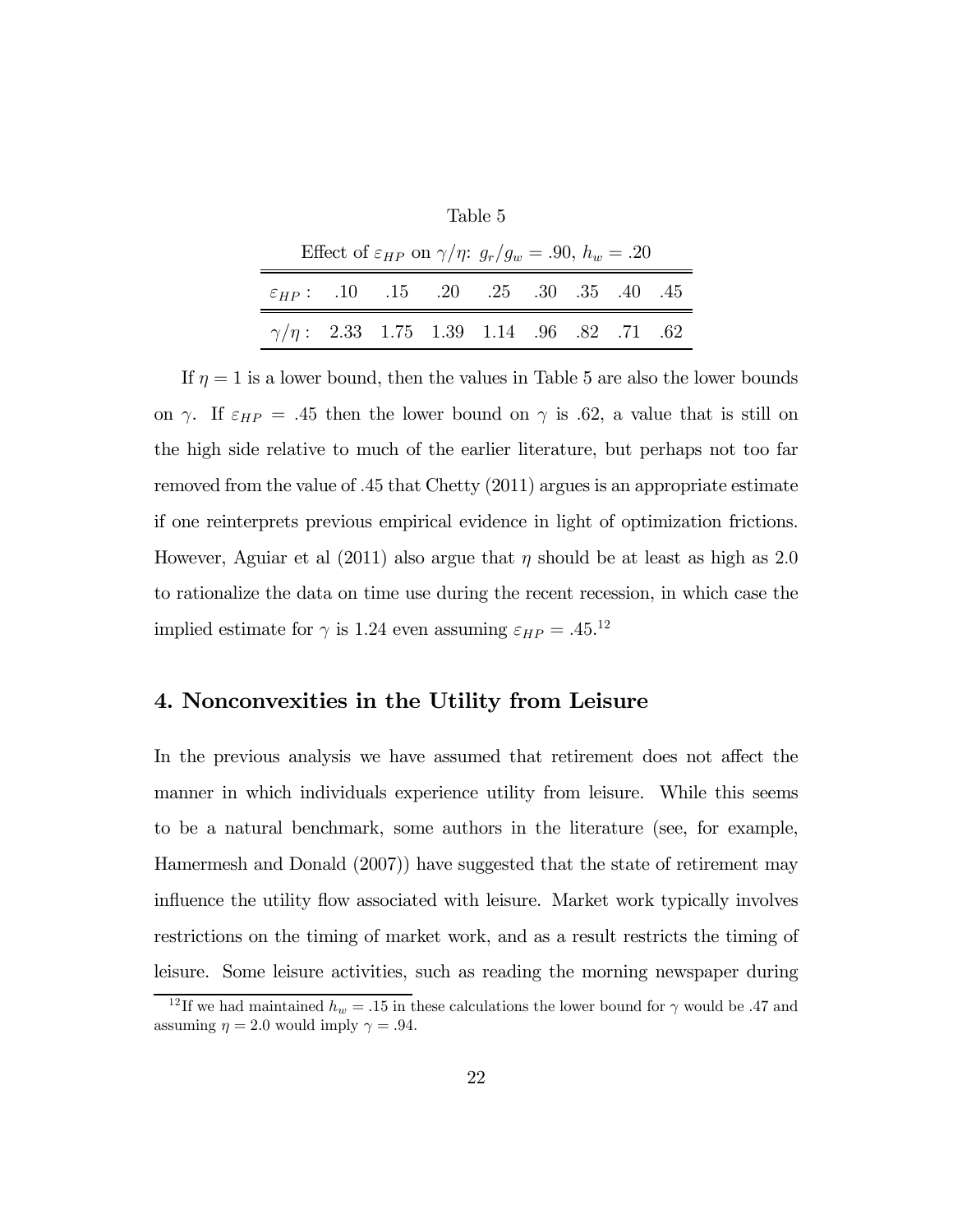a leisurely breakfast, are associated with specific times, and may not be feasible when an individual is working full time. Similarly, retirement allows individuals much more freedom to travel, also providing them access to additional leisure activities and effectively increasing the marginal benefit of leisure. Alternatively, perhaps the stress associated with working makes it difficult for individuals to enjoy their leisure time.

The possibility that the marginal utility of leisure increases when individuals move from full time work into retirement is of particular interest for the calculations that we have carried out, since any factor that leads to greater marginal utility of leisure upon retirement will create a force for an increase in leisure upon retirement, and thereby lessen the tension between relatively low labor supply elasticities and the increase in leisure upon retirement. In this section we attempt to quantify the potential impact of this channel.<sup>13</sup>

A simple way to capture these types of possibilities in our framework is to assume that the marginal utility of leisure is higher during retirement, i.e., when market work is zero as opposed to "full time". If we assume that  $\gamma > 1$ , then a simple way to capture this in our discrete choice model of market work is to modify the period utility function from our earlier analysis to:

$$
\alpha \log(c) + (1 + I_R D)(1 - \alpha) \frac{1}{1 - \frac{1}{\gamma}} (1 - h)^{1 - \frac{1}{\gamma}}
$$

where  $D \geq 0$  and  $I_R$  is an indicator function that takes the value 1 if the individual

<sup>&</sup>lt;sup>13</sup>Some readers may also consider plausible stories for why the marginal utility from leisure is less during retirement. We do not focus on this possibility for the simple reason that this possibility would only strengthen our previous conclusions.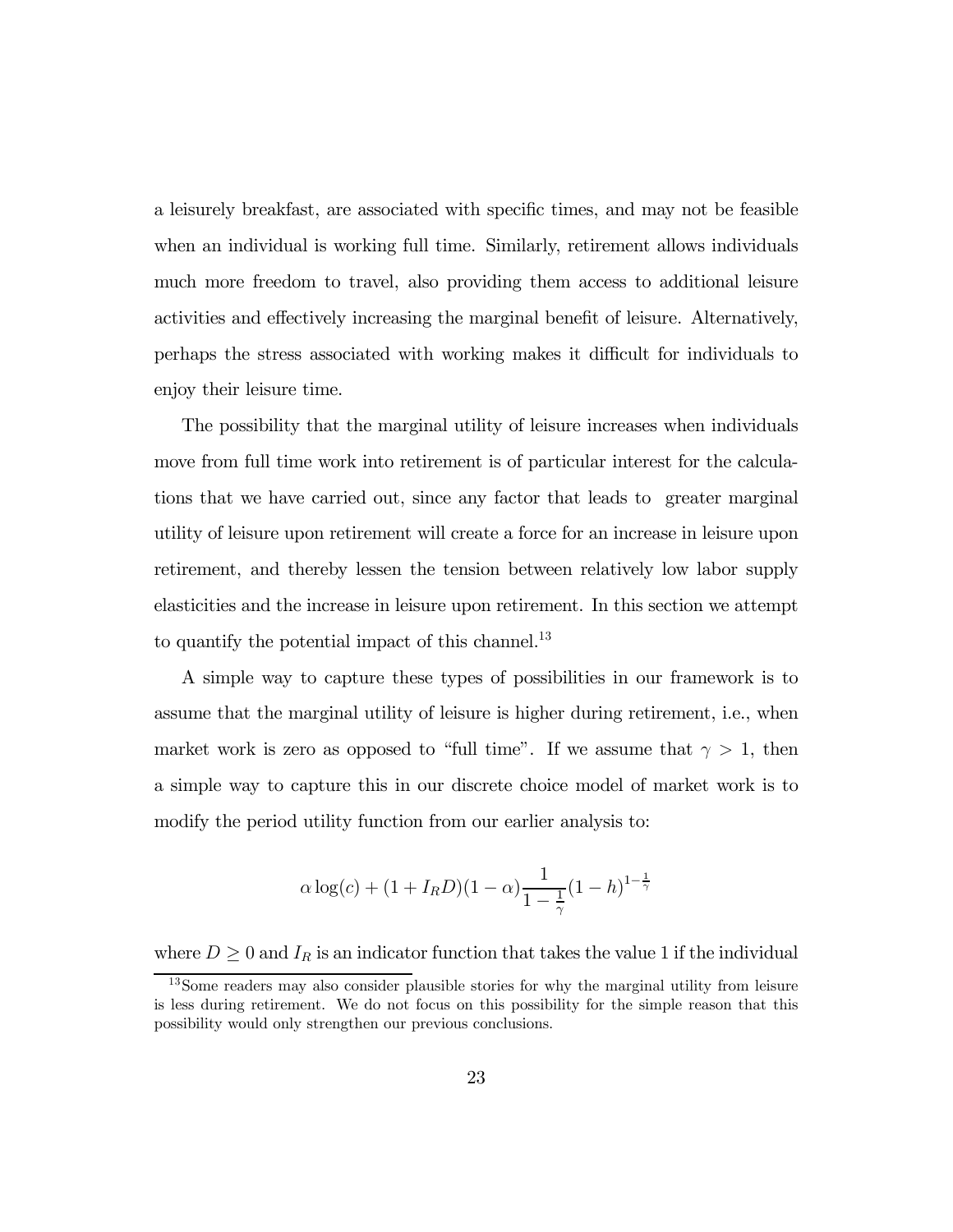chooses zero hours of market work.

Our previous analysis represents the special case in which  $D = 0$ . Here we consider the case in which  $D > 0$ . It remains true that the optimal life-cycle profile is described by the same five values as previously:  $h_w$ ,  $h_r$ ,  $e$ ,  $g_w$ , and  $g_r$ . However, the lifetime utility associated with these choices is now given by:

$$
e[u(c_w) + \frac{\alpha}{1 - \frac{1}{\gamma}}(1 - \bar{h} - h_w)^{1 - \frac{1}{\gamma}}] + (1 - e)[u(c_r) + \frac{\alpha(1 + D)}{1 - \frac{1}{\gamma}}(1 - h_r)^{1 - \frac{1}{\gamma}}]
$$

where  $c_w$  and  $c_r$  are as defined earlier.

One way to interpret the magnitude of  $D$  is to evaluate by what fraction you could decrease the amount of leisure that the individual enjoys as they move into retirement to generate the same utility flow that they receive from leisure when working. Specifically, we solve for the value  $\Delta$  that solves:

$$
\frac{\alpha}{1-\frac{1}{\gamma}}((1-\bar{h}-h_w))^{1-\frac{1}{\gamma}}=\frac{\alpha(1+D)}{1-\frac{1}{\gamma}}(\Delta(1-\bar{h}-h_w))^{1-\frac{1}{\gamma}}
$$

This yields:

$$
\Delta = (1+D)^{-1/(1-\frac{1}{\gamma})}
$$

For example, if weekly hours of leisure when working were equal to 40 when working and D and  $\gamma$  are such that  $\Delta = .5$ , then it would only require 20 hours of leisure when retired to produce the same utility flow as the 40 hours of leisure when working. We will make use of this mapping in what follows. Note that the value of  $\Delta$  that one obtains from this expression is independent of the level of leisure when working.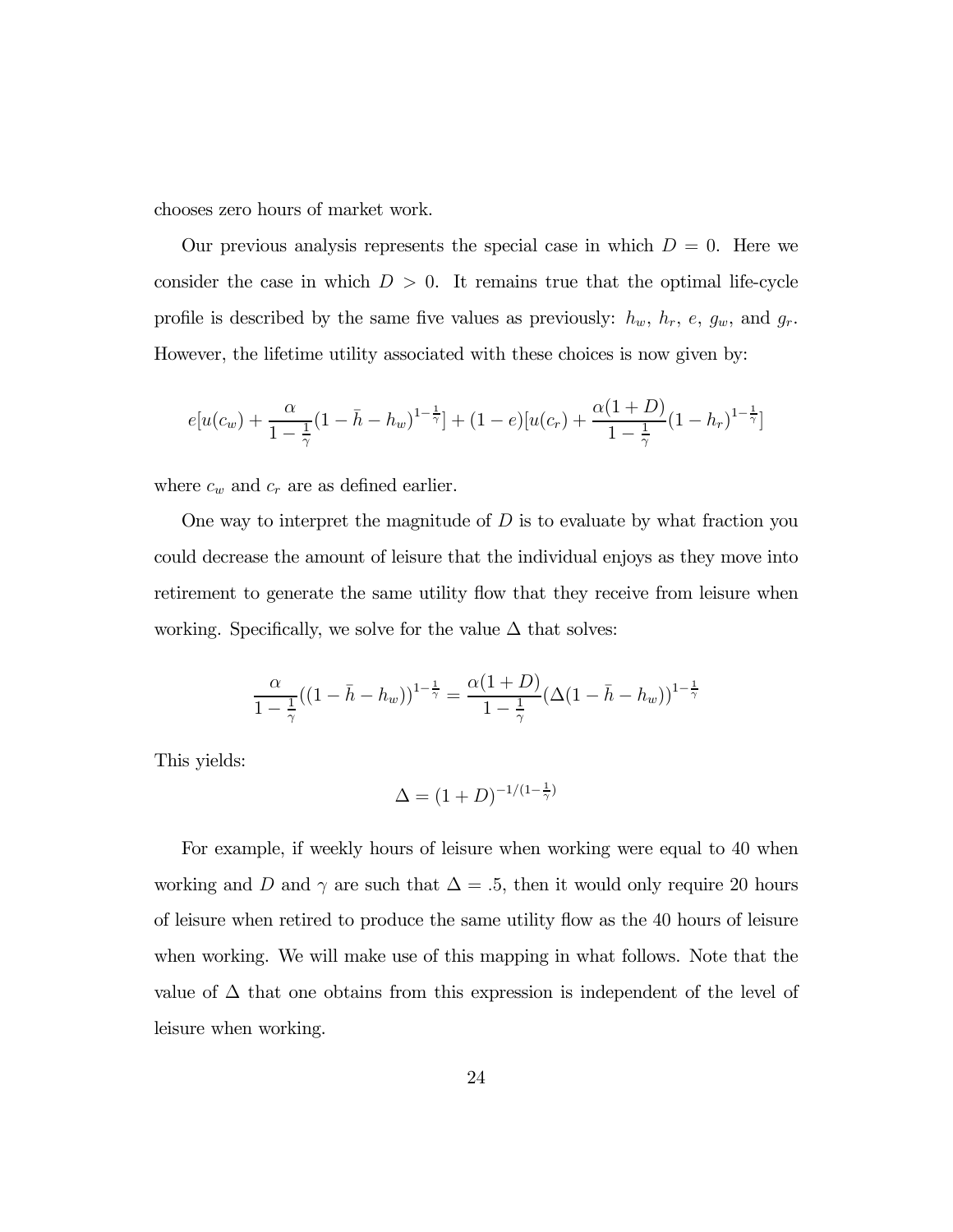Proceeding exactly as in section 2, one obtains the following analogue of equation (2.14) :

$$
\frac{\gamma}{\eta} = \frac{\log(1 - h_r) - \log(1 - \bar{h} - h_w)}{\log(g_w/g_r) - \log(h_w/h_r) + \eta \log D} \tag{4.1}
$$

Given a value for D, we can again map out a locus of  $(\gamma, \eta)$  pairs that are consistent with observed values for  $g_w/g_r$ ,  $h_w$ ,  $h_r$ , and  $\bar{h}$ .

Implementing this procedure obviously requires a value for  $D$ . We are aware of no empirical evidence on this issue, and so cannot offer any definitive assessment of how this possibility influences our overall conclusions. However, we think some illustrative calculations tied to values of parameter  $\Delta$  are informative. Specifically, in what follows we assume the same targets as were used in Table 4, and assume that  $D$  is such that  $\Delta = 2/3$ , i.e., that it takes 50% more leisure time when working to generate the same utility flow as a given amount of leisure when retired. While we just noted that we have no empirical evidence on the reasonableness of this value, we feel this is a rather dramatic magnitude. Table 6 shows the implied values of  $\gamma$  for various values of  $\eta$ , for  $\Delta = 2/3$  in addition to the benchmark values from Table 4, which corresponds to  $\Delta = 1$ .

Table 6

|                                  | $\eta = 1.00$ $\eta = 1.25$ $\eta = 1.50$ $\eta = 1.75$ $\eta = 2.00$ $\eta = 2.50$ |      |      |      |
|----------------------------------|-------------------------------------------------------------------------------------|------|------|------|
| $\Delta = 1$ 1.05 1.31 1.57 1.84 |                                                                                     |      | 2.10 | 2.62 |
| $\Delta = 2/3$ 1.03 1.16 1.27    |                                                                                     | 1.36 | 1.44 | 1.57 |

Implied Values of  $\gamma$  With Non-Convexities in Leisure

The basic pattern is that allowing for this type of nonconvexity in the enjoyment of leisure pushes the implied values of  $\gamma$  toward one, with the percentage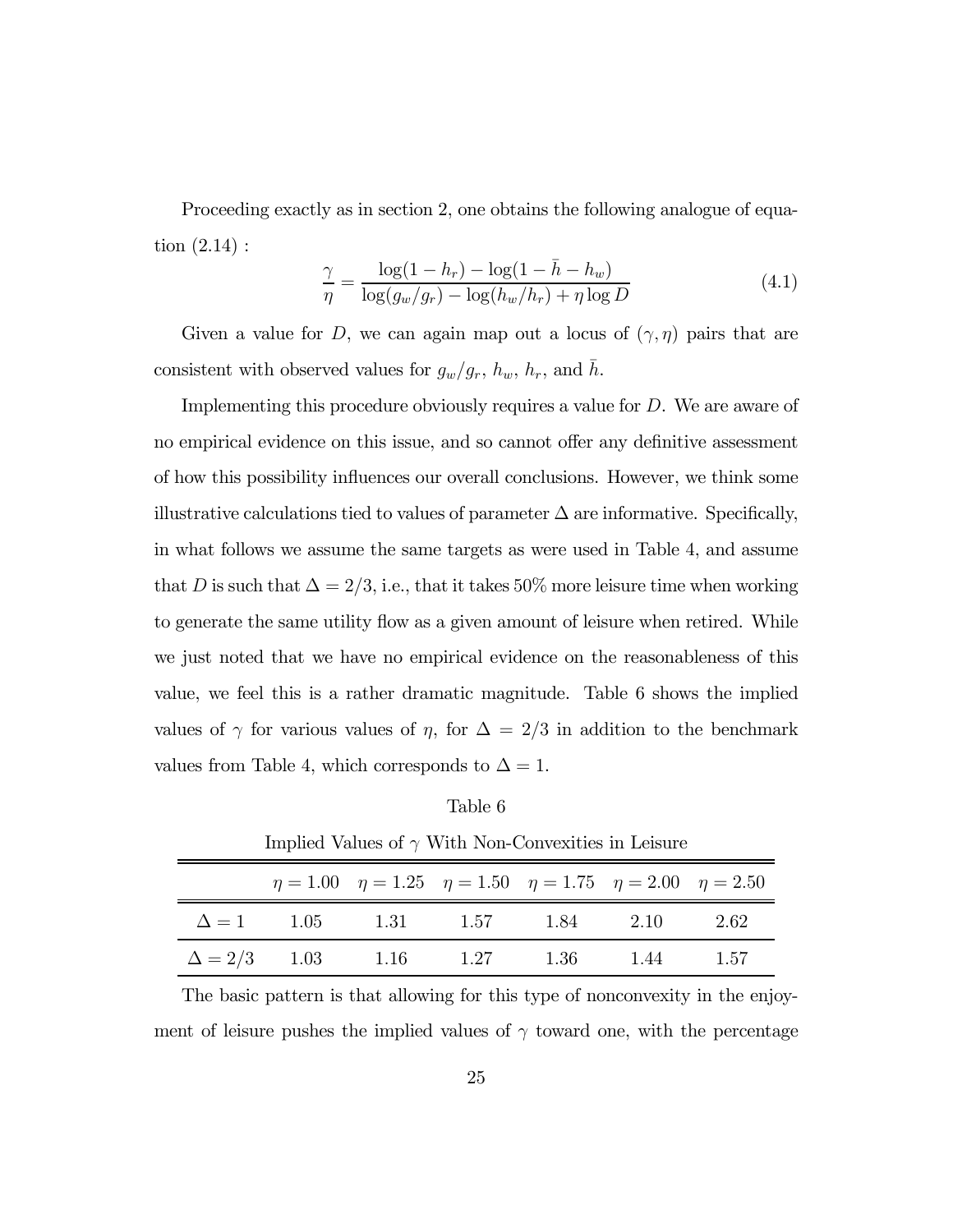effect being relatively larger for higher values of  $\eta$ . Whereas the magnitude of the reduction is quite substantial for higher values of  $\eta$ , the main message that we take away from this table is that even with what seems to be relatively large nonconvexities in the utility from leisure, the implied values of  $\gamma$  are still in excess of 1, significantly so for values of  $\eta$  in the vicinity of 2. We conclude that while nonconvexities of the sort considered here may be quantitatively significant, for the magnitudes we have considered they do not overturn the main implications of our previous analysis.

## 5. Conclusion

In a life cycle model that features home production and an endogenous retirement decision, we show that the change in time allocations between home production and leisure at retirement imposes a tight relationship between two key preference parameters that determine labor supply elasticities: the willingness of an individual to substitute leisure over time and the elasticity of time and goods in generating current utility. This relationship is robust to allowing for many features, such as human capital accumulation, borrowing constraints for younger workers, non-linear taxation and the presence of private pensions and social security. We estimate how allocations change at retirement using data from the recently available ATUS, and use these estimates to explore the quantitative implications of the restriction implied by our model. Even assuming a lower bound of one for the elasticity of substitution between time and goods, our model implies a value of the intertemporal elasticity of substitution that exceeds one. If we instead assume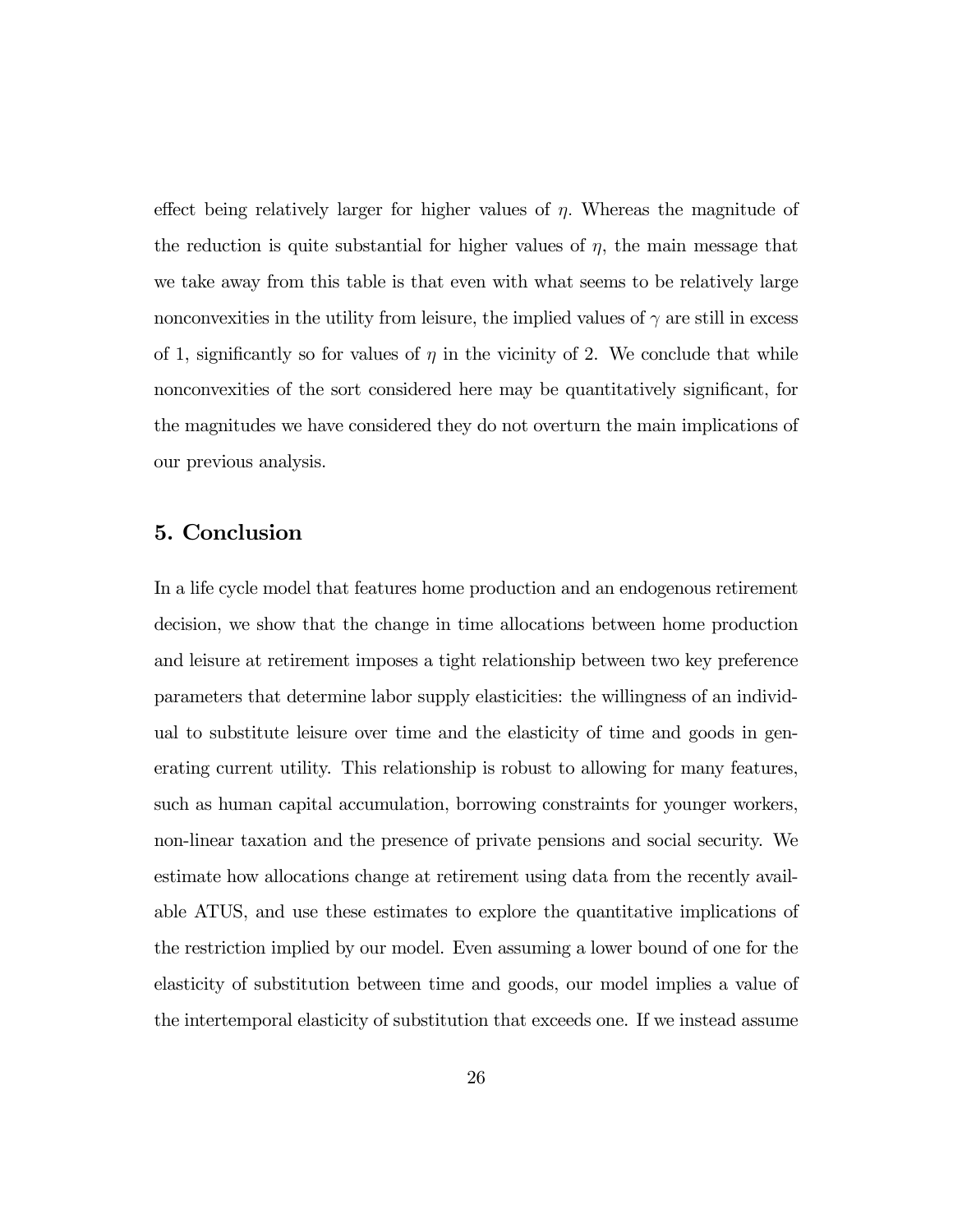an elasticity of substitution between time and goods that is in the vicinity of 2, as suggested by empirical work, our model implies that the intertemporal elasticity of substitution for leisure will exceed two.

# References

- [1] Aguiar, M., and Hurst E. 2005. "Consumption and Expenditure." Journal of Political Economy 113, 919-948.
- $[2]$  \_\_\_\_\_\_\_\_\_\_\_\_\_\_\_\_\_\_\_ 2007 "Life Cycle Prices and Consumption," American Economic Review 97, 1533-1559.
- [3] Aguiar, M., Hurst, E., and Karabarbounis, L. 2011. "Time Use During Recessions." NBER Working Paper #17259.
- [4] Becker, Gary, "A Theory of the Allocation of Time." The Economic Journal 75 (1965): 493-517.
- [5] Blau, David, and Tetyana Shvydko. 2011. "Labor Market Rigidities and Employment Behavior of Older Workers." Industrial and Labor Relations Review 64, Article 3.
- [6] Chang, Y., and Kim S. 2006. "From Individual to Aggregate Labor Supply: A Quantitative Analysis Based on a Heterogeneous Agent Macroeconomy." International Economic Review 47, 1-27.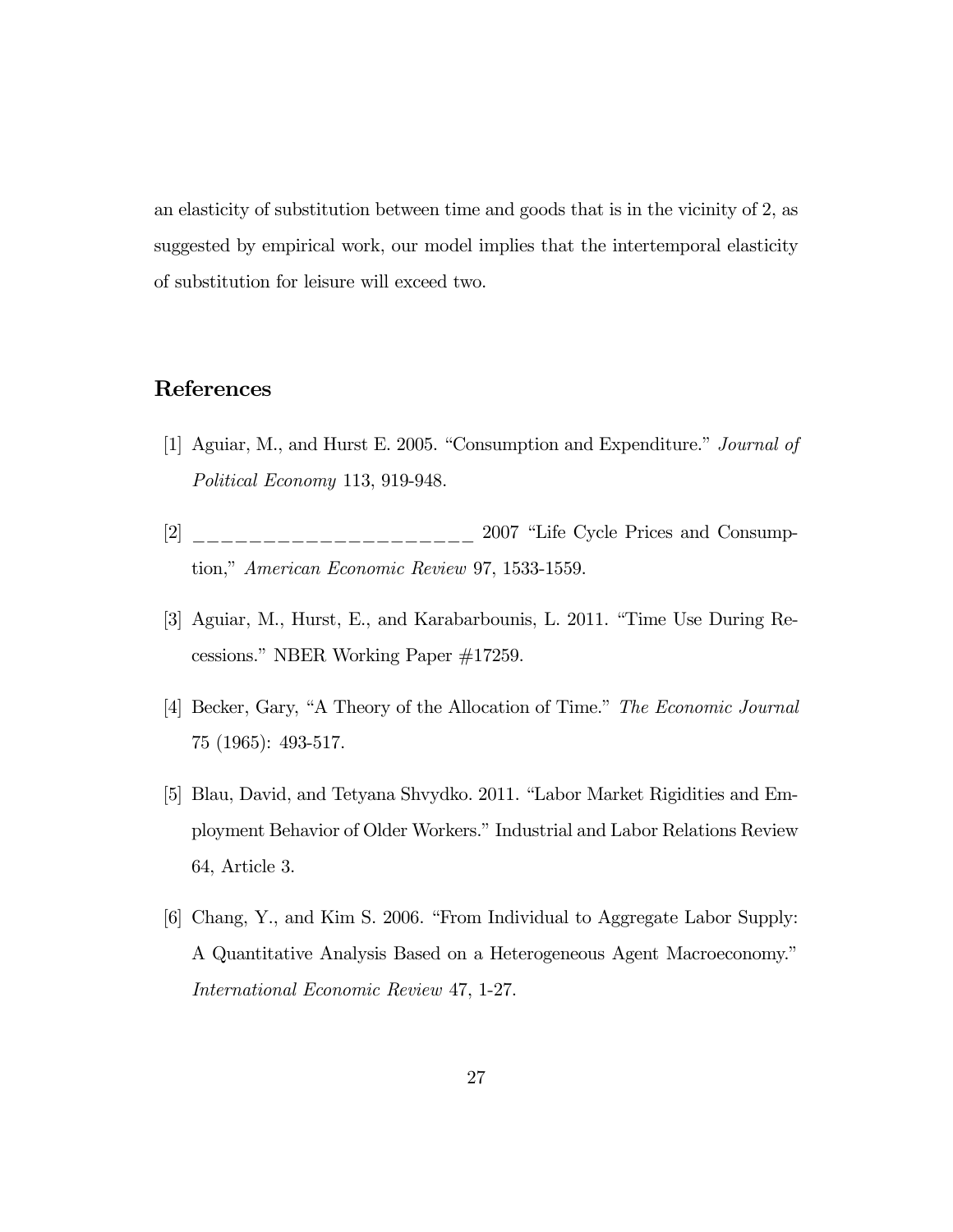- [7] Chang, Y., and Schorfheide F. 2003. "Labor Supply Shifts and Economic Fluctuations." Journal of Monetary Economics 50, 1751-1768.
- [8] Chetty, Raj. 2012. "Bounds on Elasticities with Optimization Frictions: A Synthesis of Micro and Macro Evidence on Labor Supply." Econometrica 80(3): 969-1018.
- [9] Domeij, D., and Floden M. 2006. "The Labor Supply Elasticity and Borrowing Constraints: Why Estimates Are Biased." Review of Economic Dynamics 9, 242-262.
- [10] Gronau, Reuben. 1977. "Leisure, Home Production and Work—The Theory of the Allocation of Time Revisited." Journal of Political Economy 75, 1099- 1124.
- [11] Hamermesh, D., and S. Donald, 2007. "The Time and Timing Costs of Market Work." NBER Working Paper #13127.
- [12] Hurd, M. 1996. "The Effect of Labor Market Rigidities on the Labor Force Behavior of Older Workers." in Advances in the Economics of Aging, edited by D. Wise, University of Chicago Press, Chicago.
- [13] Hurd, M., and Rohwedder, S. 2003. "The Retirement-Consumption Puzzle: Anticipated and Actual Declines in Spending at Retirement." NBER Working Paper #9586.
- [14] Imai, S., and Keane M. 2004. "Intertemporal Labor Supply and Human Capital Accumulation." International Economic Review 45, 601-641.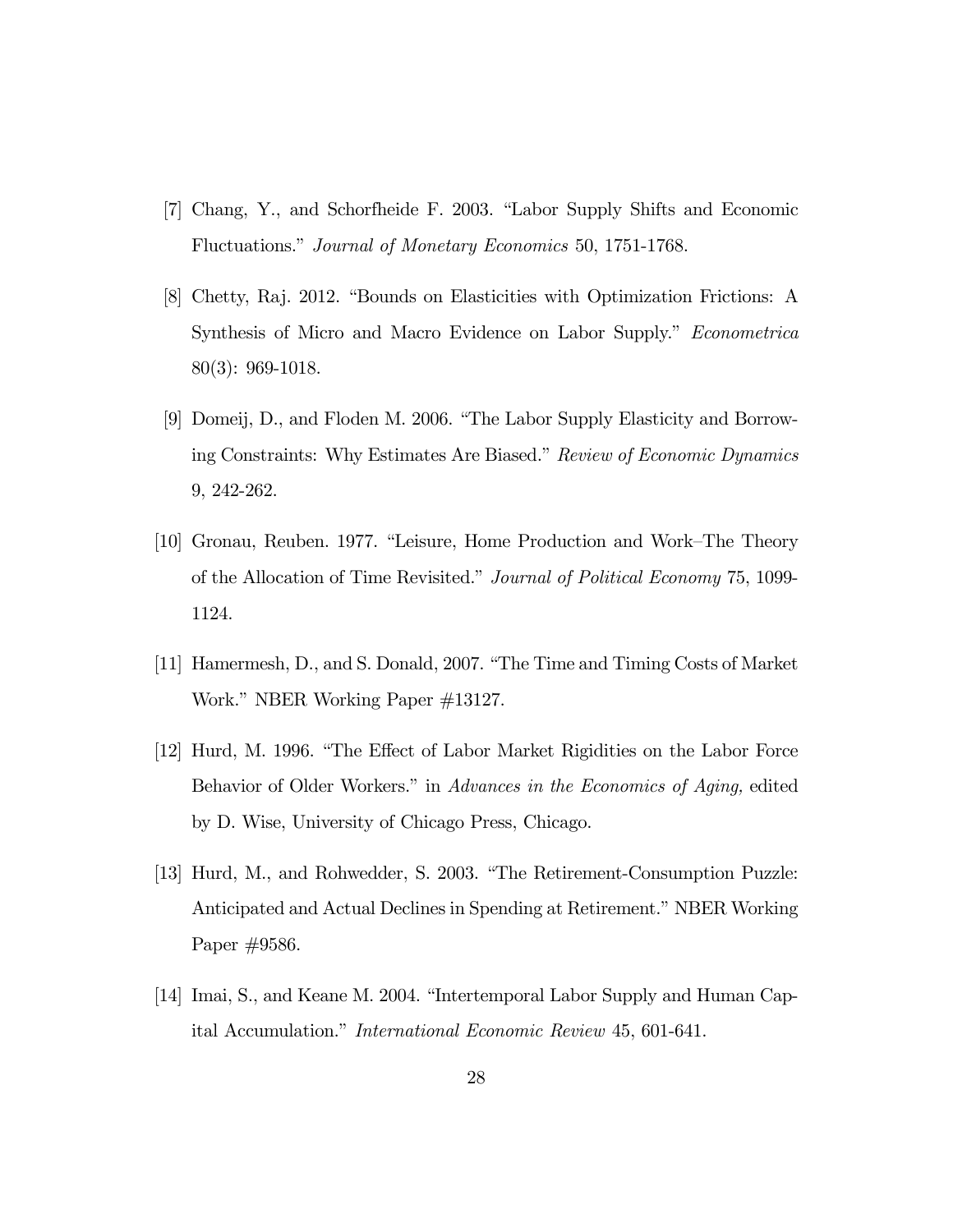- [15] Laitner, J., and Silverman, D. 2005. "Estimating Life-Cycle Parameters from Consumption Behavior at Retirement." NBER Working Paper #11163.
- [16] Ljungqvist, L., and Sargent, T. 2011. "Curvature of Earnings Profile and Career Length." Mimeo, New York University.
- [17] MaCurdy, T. 1981. "An Empirical Model of Labor Supply in a Life Cycle Setting." Journal of Political Economy 89, 1059-1085.
- [18] McGrattan, E., Rogerson R., and Wright R. 1997. "An Equilibrium Model of the Business Cycle with Household Production and Fiscal Policy." International Economic Review 38, 267-290.
- [19] Ramey, V. 2009. "Time Spent in Home Production in the 20th Century United States: New Estimates from Old Data." Journal of Economic History 69, 1-47.
- [20] Rogerson, R. 2011. "Individual and Aggregate Labor Supply in a Model With Coordinated Working Times." Forthcoming, Journal of Money, Credit and Banking.
- [21] Rogerson, R., and Wallenius, J. 2012. "Nonconvexities, Retirement and the Elasticity of Labor Supply." Forthcoming, American Economic Review.
- [22] Rupert, P., Rogerson R., and Wright R. 1995. "Estimating Substitution Elasticities in Household Production Models." Economic Theory 6, 179-193.